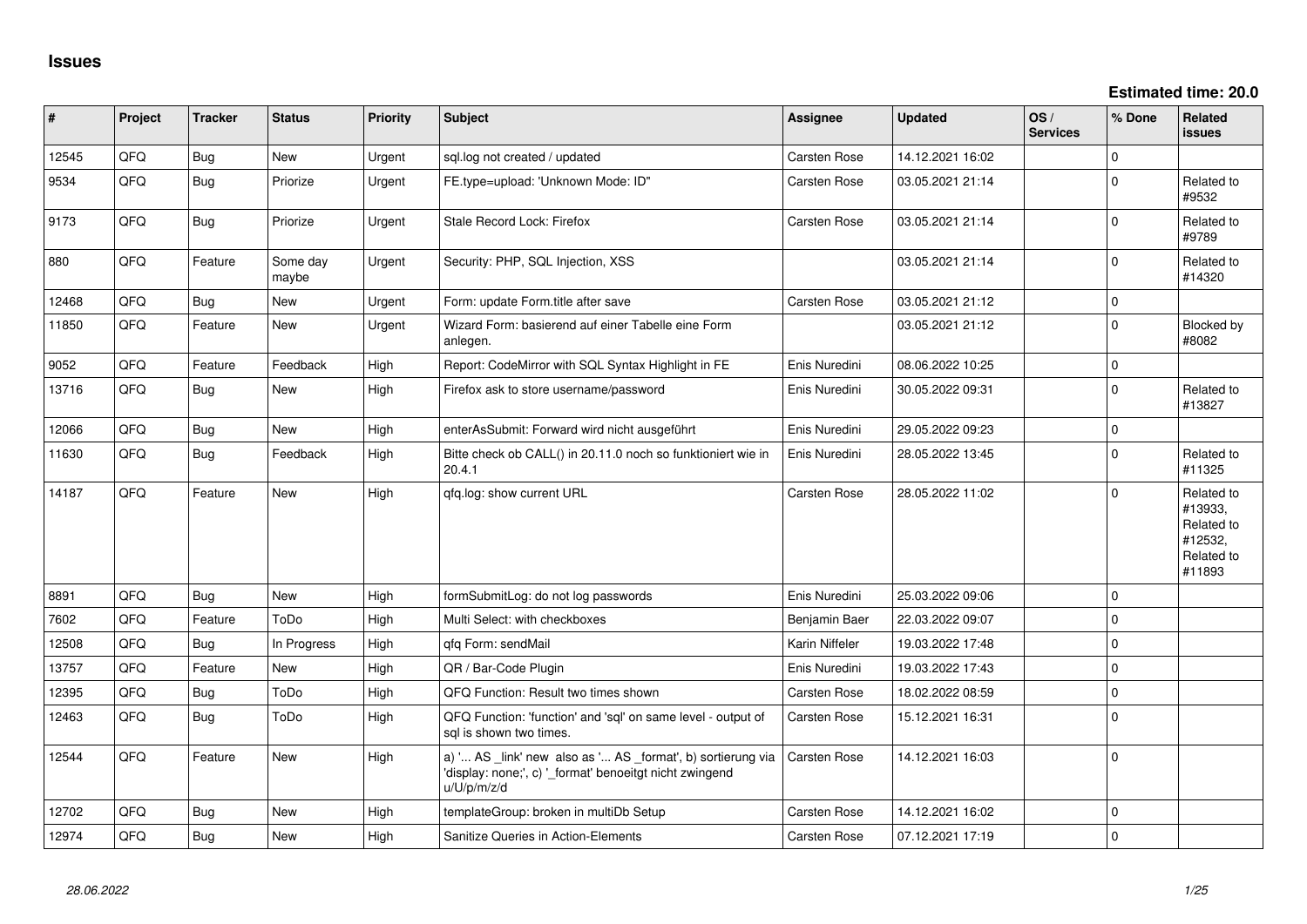| #     | Project | <b>Tracker</b> | <b>Status</b> | <b>Priority</b> | <b>Subject</b>                                                               | Assignee      | <b>Updated</b>   | OS/<br><b>Services</b> | % Done      | <b>Related</b><br>issues                        |
|-------|---------|----------------|---------------|-----------------|------------------------------------------------------------------------------|---------------|------------------|------------------------|-------------|-------------------------------------------------|
| 12670 | QFQ     | <b>Bug</b>     | New           | High            | Dropdown-Menu classes können nicht mehr angegeben<br>werden                  | Carsten Rose  | 07.12.2021 17:19 |                        | $\Omega$    |                                                 |
| 12532 | QFQ     | Feature        | <b>New</b>    | High            | SIP-Parameter bei Seitenaufruf in Browser-Console<br>anzeigen                | Carsten Rose  | 07.12.2021 17:19 |                        | $\mathbf 0$ | Related to<br>#11893,<br>Related to<br>#14187   |
| 12513 | QFQ     | <b>Bug</b>     | <b>New</b>    | High            | Implement server side check of maxlength                                     | Carsten Rose  | 07.12.2021 17:19 |                        | $\mathbf 0$ |                                                 |
| 12186 | QFQ     | Feature        | New           | High            | TinyMCE Config für Objekte                                                   | Carsten Rose  | 07.12.2021 17:19 |                        | $\mathbf 0$ | <b>Blocks</b><br>#12632                         |
| 10114 | QFQ     | Feature        | New           | High            | Symbol (Link): 'G:' (Glyphicon) replaced by 'i:' (icon)                      |               | 07.12.2021 17:19 |                        | $\mathbf 0$ | Related to<br>#3797,<br>Related to<br>#4194     |
| 6116  | QFQ     | <b>Bug</b>     | Priorize      | High            | value of checkbox not saved                                                  | Carsten Rose  | 07.12.2021 17:19 |                        | $\mathbf 0$ |                                                 |
| 8082  | QFQ     | Feature        | Priorize      | High            | Contact form without saving record                                           | Carsten Rose  | 07.12.2021 15:20 |                        | $\Omega$    | Related to<br>#8587.<br><b>Blocks</b><br>#11850 |
| 8204  | QFQ     | Feature        | Priorize      | High            | Position 'required mark'                                                     | Carsten Rose  | 16.06.2021 13:44 |                        | $\mathbf 0$ |                                                 |
| 9121  | QFQ     | <b>Bug</b>     | Priorize      | High            | sip links have r and __dbIndexData set                                       | Carsten Rose  | 12.06.2021 10:41 |                        | $\mathbf 0$ |                                                 |
| 9347  | QFQ     | <b>Bug</b>     | New           | High            | FE.type=upload with dynamic show/hidden: required not<br>detected            | Carsten Rose  | 12.06.2021 10:40 |                        | $\mathbf 0$ | Related to<br>#5305,<br>Related to<br>#12398    |
| 9531  | QFQ     | Bug            | New           | High            | FE File: Dynamic Update / modeSql / required detected even<br>it not set     | Carsten Rose  | 11.06.2021 20:32 |                        | $\Omega$    | Related to<br>#12398                            |
| 11893 | QFQ     | Feature        | New           | High            | Broken SIP: a) only report one time, b) only report in main<br>column        | Carsten Rose  | 12.05.2021 12:13 |                        | $\mathbf 0$ | Related to<br>#12532,<br>Related to<br>#14187   |
| 9548  | QFQ     | Feature        | Feedback      | High            | FormElement: Pattern mismatch - optional report only on<br>focus lost        | Benjamin Baer | 03.05.2021 21:14 |                        | $\mathbf 0$ |                                                 |
| 8962  | QFQ     | Feature        | <b>New</b>    | High            | allow for form fields with identical names                                   | Carsten Rose  | 03.05.2021 21:14 |                        | 0           |                                                 |
| 8668  | QFQ     | Bug            | New           | High            | Pill disabled: dyamic mode 'hidden' not respected - FE is still<br>required  | Carsten Rose  | 03.05.2021 21:14 |                        | $\mathbf 0$ |                                                 |
| 8431  | QFQ     | Bug            | New           | High            | autocron.php with wrong path                                                 | Carsten Rose  | 03.05.2021 21:14 |                        | 0           |                                                 |
| 8083  | QFQ     | <b>Bug</b>     | New           | High            | FormEditor: primary table list does not respect<br>'indexDb={{indexData:Y}}' | Carsten Rose  | 03.05.2021 21:14 |                        | $\mathbf 0$ | Has duplicate<br>#6678                          |
| 7899  | QFQ     | <b>Bug</b>     | New           | High            | Fe.type=password / retype / required: always complain<br>about missing value | Carsten Rose  | 03.05.2021 21:14 |                        | $\mathbf 0$ |                                                 |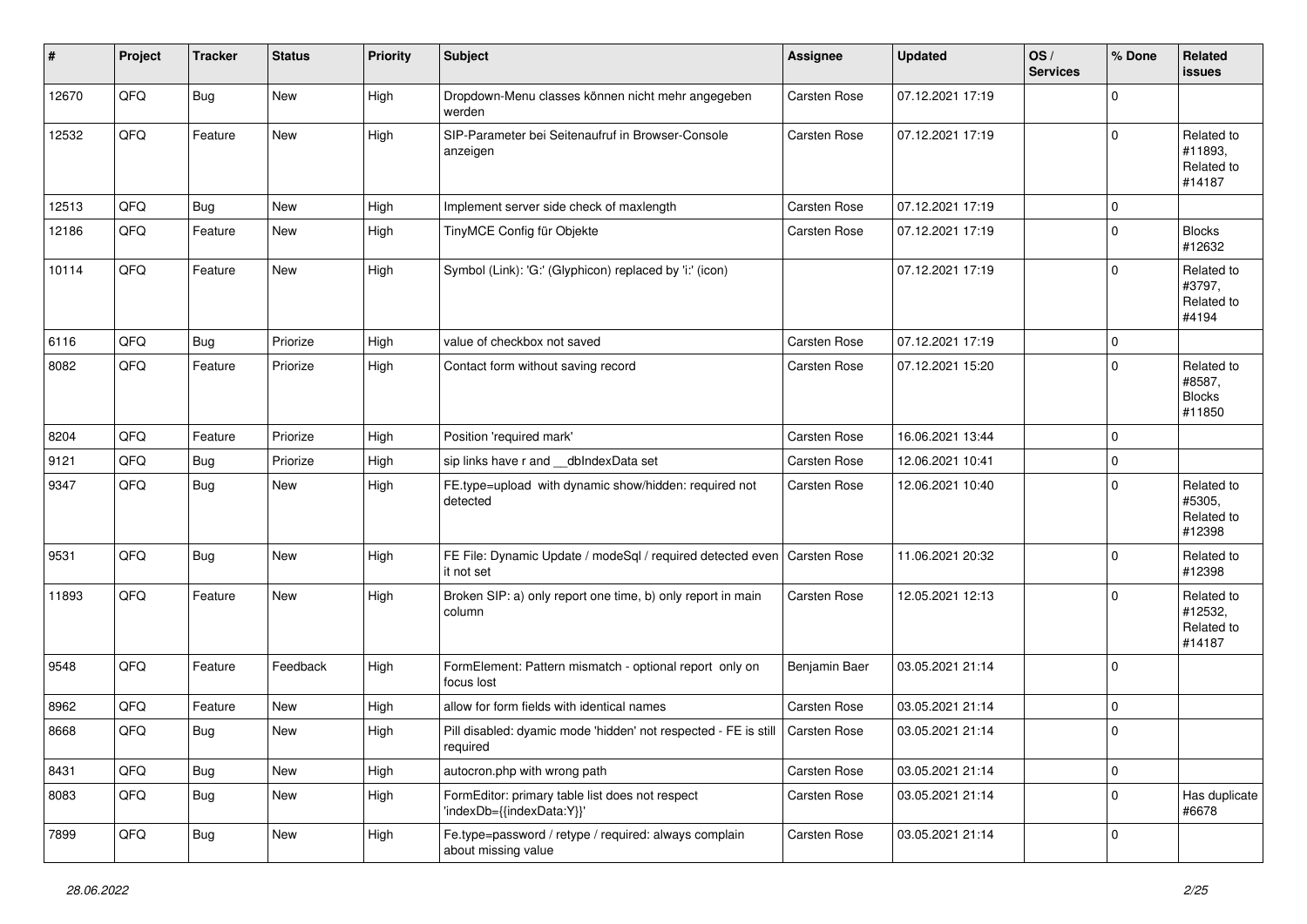| #     | Project | <b>Tracker</b> | <b>Status</b>     | <b>Priority</b> | <b>Subject</b>                                                                                         | Assignee      | <b>Updated</b>   | OS/<br><b>Services</b> | % Done      | Related<br>issues                           |
|-------|---------|----------------|-------------------|-----------------|--------------------------------------------------------------------------------------------------------|---------------|------------------|------------------------|-------------|---------------------------------------------|
| 7850  | QFQ     | Feature        | <b>New</b>        | High            | Upload records: non 'pathFileName' column                                                              | Carsten Rose  | 03.05.2021 21:14 |                        | 0           |                                             |
| 7650  | QFQ     | Bug            | New               | High            | Optional do not show 'required' sign on FormElement                                                    | Carsten Rose  | 03.05.2021 21:14 |                        | 0           |                                             |
| 5715  | QFQ     | Feature        | <b>New</b>        | High            | PDF Caching                                                                                            | Carsten Rose  | 03.05.2021 21:14 |                        | 0           | Related to<br>#5851,<br>Related to<br>#6357 |
| 5459  | QFQ     | <b>Bug</b>     | New               | High            | Multi DB: spread system tables between 'QFQ' and<br>'Data'-DB                                          | Carsten Rose  | 03.05.2021 21:14 |                        | $\Omega$    | Related to<br>#4720                         |
| 5221  | QFQ     | <b>Bug</b>     | New               | High            | Download Dialog: Bleibt stehen in FF wenn Datei<br>automatisch gespeichert wird.                       | Carsten Rose  | 03.05.2021 21:14 |                        | $\Omega$    |                                             |
| 4279  | QFQ     | <b>Bug</b>     | Some day<br>maybe | High            | config.linkVars lost                                                                                   | Carsten Rose  | 03.05.2021 21:14 |                        | $\Omega$    |                                             |
| 4258  | QFQ     | Feature        | Some day<br>maybe | High            | System Defaults: Forms                                                                                 | Carsten Rose  | 03.05.2021 21:14 |                        | $\mathsf 0$ |                                             |
| 3990  | QFQ     | Feature        | Some day<br>maybe | High            | custom class definition: add space automatically                                                       | Carsten Rose  | 03.05.2021 21:14 |                        | $\Omega$    |                                             |
| 3967  | QFQ     | Feature        | Some day<br>maybe | High            | Report: Checkbox, Radio, Dropdown, Input welches ohne<br>Submit funktioniert - 'Inline-Form'           | Carsten Rose  | 03.05.2021 21:14 |                        | $\Omega$    |                                             |
| 3848  | QFQ     | Feature        | Some day<br>maybe | High            | Antivirus check fuer Upload files in gfg?                                                              | Carsten Rose  | 03.05.2021 21:14 |                        | $\Omega$    | Related to<br>#4131                         |
| 3727  | QFQ     | Feature        | New               | High            | Security: Session Hijacking erschweren                                                                 | Carsten Rose  | 03.05.2021 21:14 |                        | 0           |                                             |
| 3570  | QFQ     | Bug            | Some day<br>maybe | High            | Formular mit prmitnew permitEdit=Always wird nicht<br>aufgerufen (ist leer)                            | Carsten Rose  | 03.05.2021 21:14 |                        | $\mathbf 0$ |                                             |
| 3109  | QFQ     | <b>Bug</b>     | Some day<br>maybe | High            | RealUrl: Links werden nicht korrekt gerendert                                                          | Carsten Rose  | 03.05.2021 21:14 |                        | 0           |                                             |
| 3061  | QFQ     | <b>Bug</b>     | Some day<br>maybe | High            | winstitute: mysql connection durcheinander - nmhp17<br>(ag7)/QFQ arbeitet mit DB/Tabellen von biostat. | Carsten Rose  | 03.05.2021 21:14 |                        | 0           |                                             |
| 11237 | QFQ     | Bug            | <b>New</b>        | High            | Radiobutton / parameter.buttonClass= btn-default - kein dirty<br>Trigger                               | Benjamin Baer | 03.05.2021 21:12 |                        | 0           | Related to<br>#10766                        |
| 11057 | QFQ     | Bug            | <b>New</b>        | High            | Checkboxes ohne span.checkmark im Report werden<br>ausgeblendet                                        | Benjamin Baer | 03.05.2021 21:12 |                        | $\pmb{0}$   | Related to<br>#11039                        |
| 10766 | QFQ     | <b>Bug</b>     | <b>New</b>        | High            | Radiobutton / parameter.buttonClass=btn-default: dynamic<br>update                                     |               | 03.05.2021 21:12 |                        | 0           | Related to<br>#11237                        |
| 10640 | QFQ     | <b>Bug</b>     | <b>New</b>        | High            | TypeAhead Tag: FE editierbar trotz readOnly                                                            | Carsten Rose  | 03.05.2021 21:12 |                        | 0           |                                             |
| 10508 | QFQ     | <b>Bug</b>     | <b>New</b>        | High            | Multi Form broken on Multi DB Instance                                                                 | Carsten Rose  | 03.05.2021 21:12 |                        | 0           |                                             |
| 10506 | QFQ     | Bug            | <b>New</b>        | High            | Template Group broken on MultiDB instance                                                              | Carsten Rose  | 03.05.2021 21:12 |                        | $\mathbf 0$ | Related to<br>#10505                        |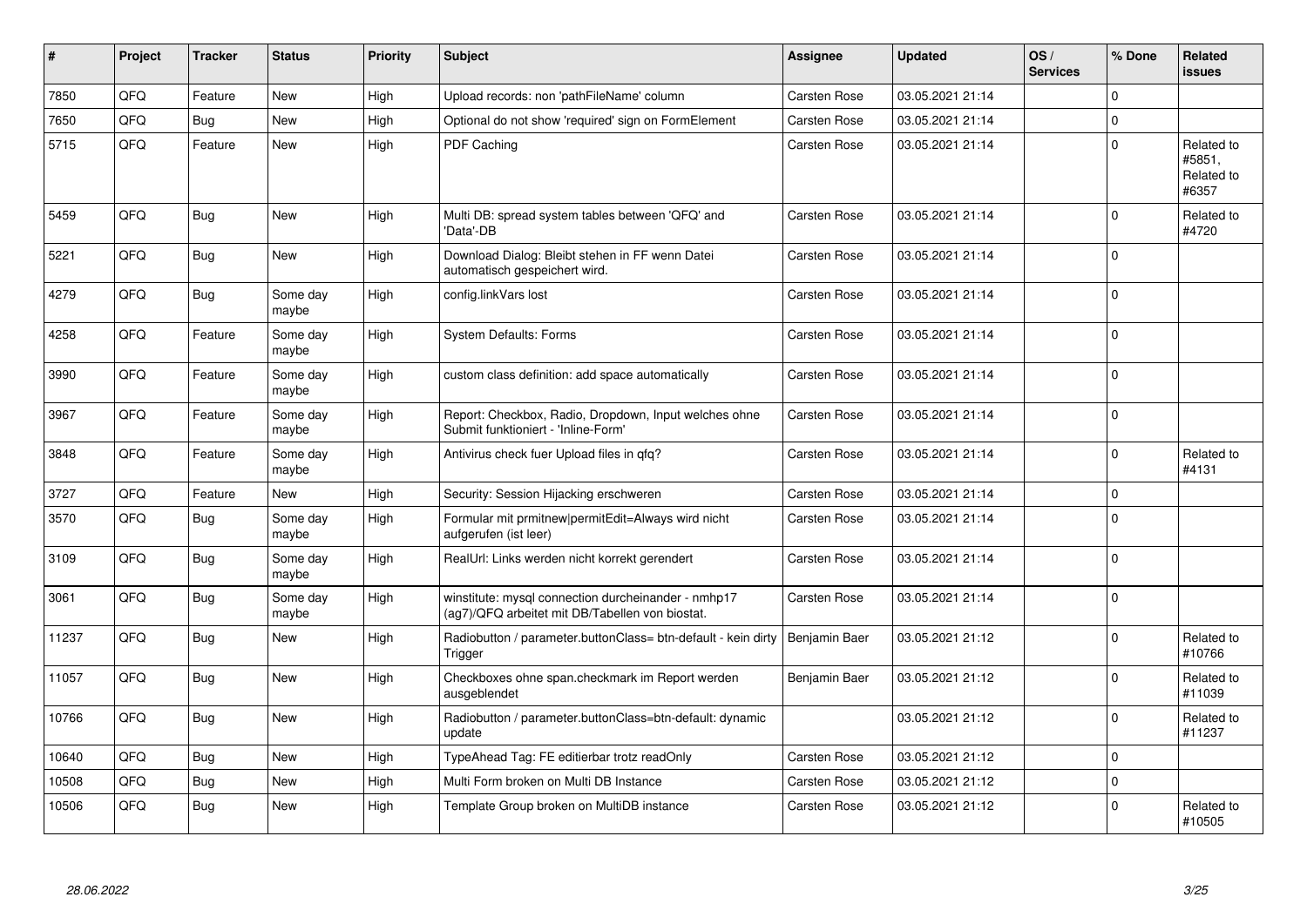| $\vert$ # | Project | <b>Tracker</b> | <b>Status</b> | Priority | <b>Subject</b>                                            | Assignee            | <b>Updated</b>   | OS/<br><b>Services</b> | % Done      | Related<br><b>issues</b>                                                                                                                                              |
|-----------|---------|----------------|---------------|----------|-----------------------------------------------------------|---------------------|------------------|------------------------|-------------|-----------------------------------------------------------------------------------------------------------------------------------------------------------------------|
| 10081     | QFQ     | <b>Bug</b>     | New           | High     | Stale record lock after 'forbidden' character             | Carsten Rose        | 03.05.2021 21:12 |                        | $\Omega$    | Related to<br>#10082,<br>Related to<br>#9789                                                                                                                          |
| 9517      | QFQ     | Feature        | In Progress   | High     | Input multiple tags with typeahead                        | <b>Carsten Rose</b> | 03.05.2021 21:14 |                        | 40          | Related to<br>#10150                                                                                                                                                  |
| 9789      | QFQ     | <b>Bug</b>     | In Progress   | High     | Record Lock: release to early on 'leave page'             | Carsten Rose        | 10.01.2022 09:25 |                        | 100         | Related to<br>#10081,<br>Related to<br>#9173,<br>Related to<br>#8702                                                                                                  |
| 14395     | QFQ     | Support        | <b>New</b>    | Normal   | FormEditor: Virtual table columns                         | Enis Nuredini       | 21.06.2022 16:09 |                        | $\Omega$    |                                                                                                                                                                       |
| 12630     | QFQ     | Feature        | In Progress   | Normal   | Input: date[time]: min / max values                       | Enis Nuredini       | 20.06.2022 18:31 |                        | $\Omega$    | Related to<br>#10096,<br>Related to<br>#14302,<br>Related to<br>#14303                                                                                                |
| 14323     | QFQ     | <b>Bug</b>     | In Progress   | Normal   | Report: render=both single - no impact                    | Carsten Rose        | 19.06.2022 18:31 |                        | $\Omega$    |                                                                                                                                                                       |
| 14376     | QFQ     | Feature        | <b>New</b>    | Normal   | QFQ Bootstrap: if missing, create stored procedures       | Enis Nuredini       | 19.06.2022 16:37 |                        | 0           |                                                                                                                                                                       |
| 14371     | QFQ     | Feature        | Priorize      | Normal   | <b>LDAP via REPORT</b>                                    | <b>Carsten Rose</b> | 19.06.2022 16:37 |                        | 0           |                                                                                                                                                                       |
| 14290     | QFQ     | Feature        | Priorize      | Normal   | FormEditor: Show Table Definition                         | Carsten Rose        | 19.06.2022 16:37 |                        | 0           |                                                                                                                                                                       |
| 14377     | QFQ     | Bug            | New           | Normal   | Documentation > General Tips: white page after migration  | Enis Nuredini       | 19.06.2022 16:37 |                        | 0           |                                                                                                                                                                       |
| 14283     | QFQ     | Bug            | Priorize      | Normal   | HEIC / HEIF convert doesn't trigger                       | Carsten Rose        | 19.06.2022 16:37 |                        | $\mathsf 0$ |                                                                                                                                                                       |
| 12452     | QFQ     | Feature        | Priorize      | Normal   | BaseURL: alsways with '/' at the end                      | Carsten Rose        | 19.06.2022 13:45 |                        | 0           | Related to<br>#10782                                                                                                                                                  |
| 14320     | QFQ     | Feature        | ToDo          | Normal   | Allow specific HTML Tags and Attributes: general, TinyMCE | Enis Nuredini       | 17.06.2022 10:44 |                        | 0           | Related to<br>#12664,<br>Related to<br>#12039,<br>Related to<br>#11702,<br>Related to<br>#7239,<br>Related to<br>#3708,<br>Related to<br>#3646,<br>Related to<br>#880 |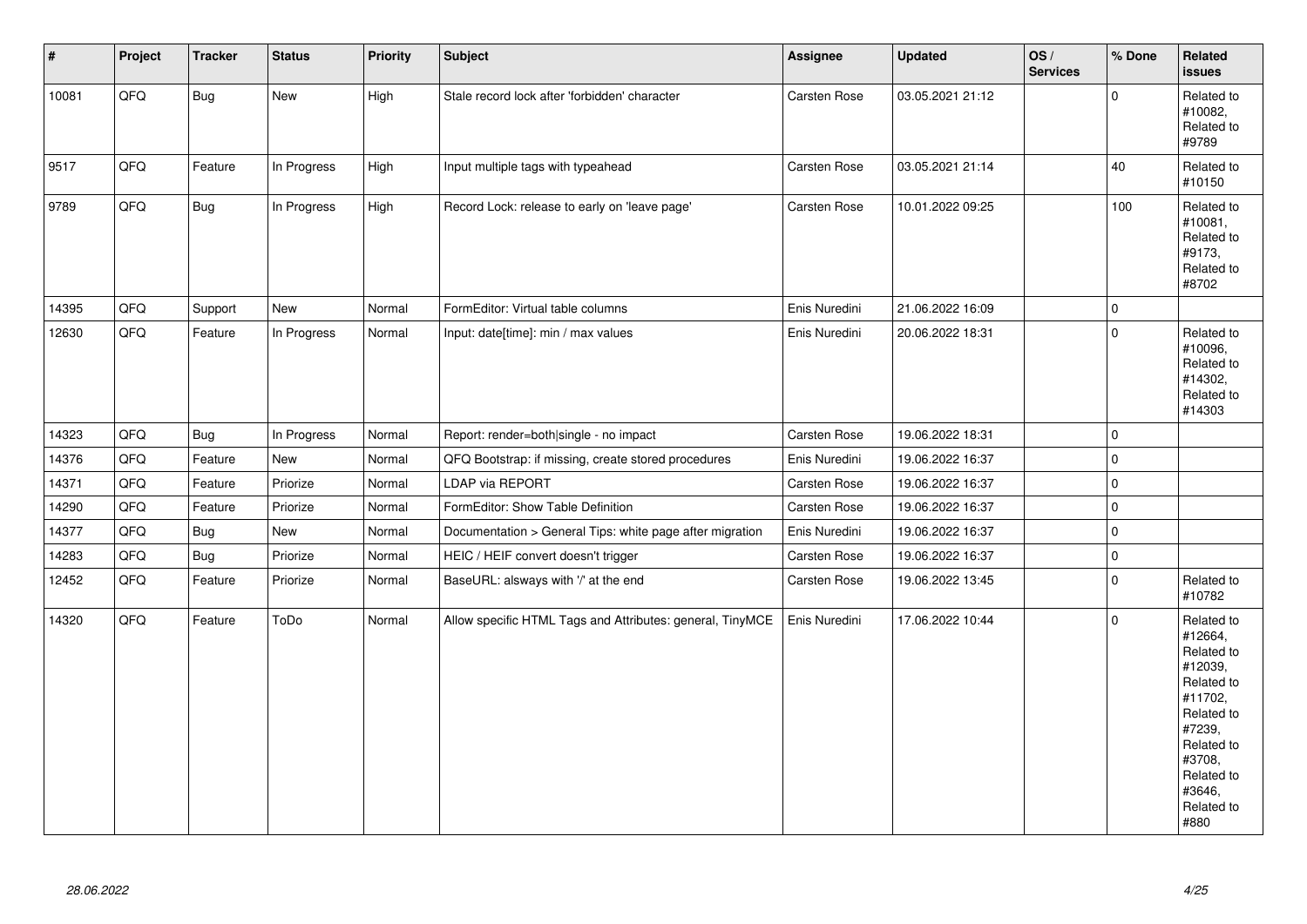| $\vert$ # | Project | <b>Tracker</b> | <b>Status</b>     | <b>Priority</b> | <b>Subject</b>                                                      | <b>Assignee</b> | <b>Updated</b>   | OS/<br><b>Services</b> | % Done         | Related<br><b>issues</b>                                                    |
|-----------|---------|----------------|-------------------|-----------------|---------------------------------------------------------------------|-----------------|------------------|------------------------|----------------|-----------------------------------------------------------------------------|
| 12262     | QFQ     | Feature        | ToDo              | Normal          | Form buttons on top: more customable                                | Enis Nuredini   | 17.06.2022 10:44 |                        | $\Omega$       | Related to<br>#13945, Has<br>duplicate<br>#4046, Has<br>duplicate<br>#10080 |
| 14303     | QFQ     | Bug            | ToDo              | Normal          | datetime broken with picker                                         | Enis Nuredini   | 17.06.2022 09:02 |                        | $\mathbf 0$    | Related to<br>#12630                                                        |
| 13608     | QFQ     | Feature        | Some day<br>maybe | Normal          | Automatic Browser Language Redirect                                 | Enis Nuredini   | 17.06.2022 08:35 |                        | $\mathbf 0$    |                                                                             |
| 14322     | QFQ     | <b>Bug</b>     | New               | Normal          | Form Load: by default no scroll (save & close should be<br>visible) | Enis Nuredini   | 15.06.2022 14:12 |                        | $\mathbf 0$    | Related to<br>#14321,<br>Related to<br>#6232                                |
| 14305     | QFQ     | Bug            | New               | Normal          | Inline Report editing does not create history entries               | Carsten Rose    | 10.06.2022 11:55 |                        | $\mathbf 0$    |                                                                             |
| 14304     | QFQ     | Bug            | New               | Normal          | table sorter view safer does not work                               | Carsten Rose    | 10.06.2022 11:49 |                        | $\mathbf 0$    |                                                                             |
| 7732      | QFQ     | Feature        | Some day<br>maybe | Normal          | Javascript: Lazy Loading der add on libs                            | Benjamin Baer   | 08.06.2022 10:38 |                        | $\mathbf 0$    | Related to<br>#12611,<br>Related to<br>#12490,<br>Related to<br>#10013      |
| 10013     | QFQ     | Feature        | Some day<br>maybe | Normal          | FE.typ=editor: CodeMirror                                           | Carsten Rose    | 08.06.2022 10:37 |                        | $\mathbf 0$    | Related to<br>#12611,<br>Related to<br>#12490,<br>Related to<br>#7732       |
| 12490     | QFQ     | Feature        | New               | Normal          | Loading Plugins in QFQ - see what tinymce does. (lazy<br>loading)   | Benjamin Baer   | 08.06.2022 10:37 |                        | $\Omega$       | Related to<br>#12611,<br>Related to<br>#10013,<br>Related to<br>#7732       |
| 12611     | QFQ     | Feature        | Some day<br>maybe | Normal          | Refactoring: Bootstrap with Lazy Loading                            | Carsten Rose    | 08.06.2022 10:37 |                        | $\Omega$       | Related to<br>#12490,<br>Related to<br>#10013,<br>Related to<br>#7732       |
| 14175     | QFQ     | <b>Bug</b>     | In Progress       | Normal          | Opening a form with no QFQ Session cookie fails                     | Carsten Rose    | 03.06.2022 10:40 |                        | 0              |                                                                             |
| 12989     | QFQ     | <b>Bug</b>     | New               | Normal          | empty string does not trigger dynamic update                        | Enis Nuredini   | 28.05.2022 11:09 |                        | $\mathbf 0$    |                                                                             |
| 14185     | QFG     | Feature        | New               | Normal          | External/Autocron.php - better suitable directory                   | Support: System | 28.05.2022 11:03 |                        | $\overline{0}$ |                                                                             |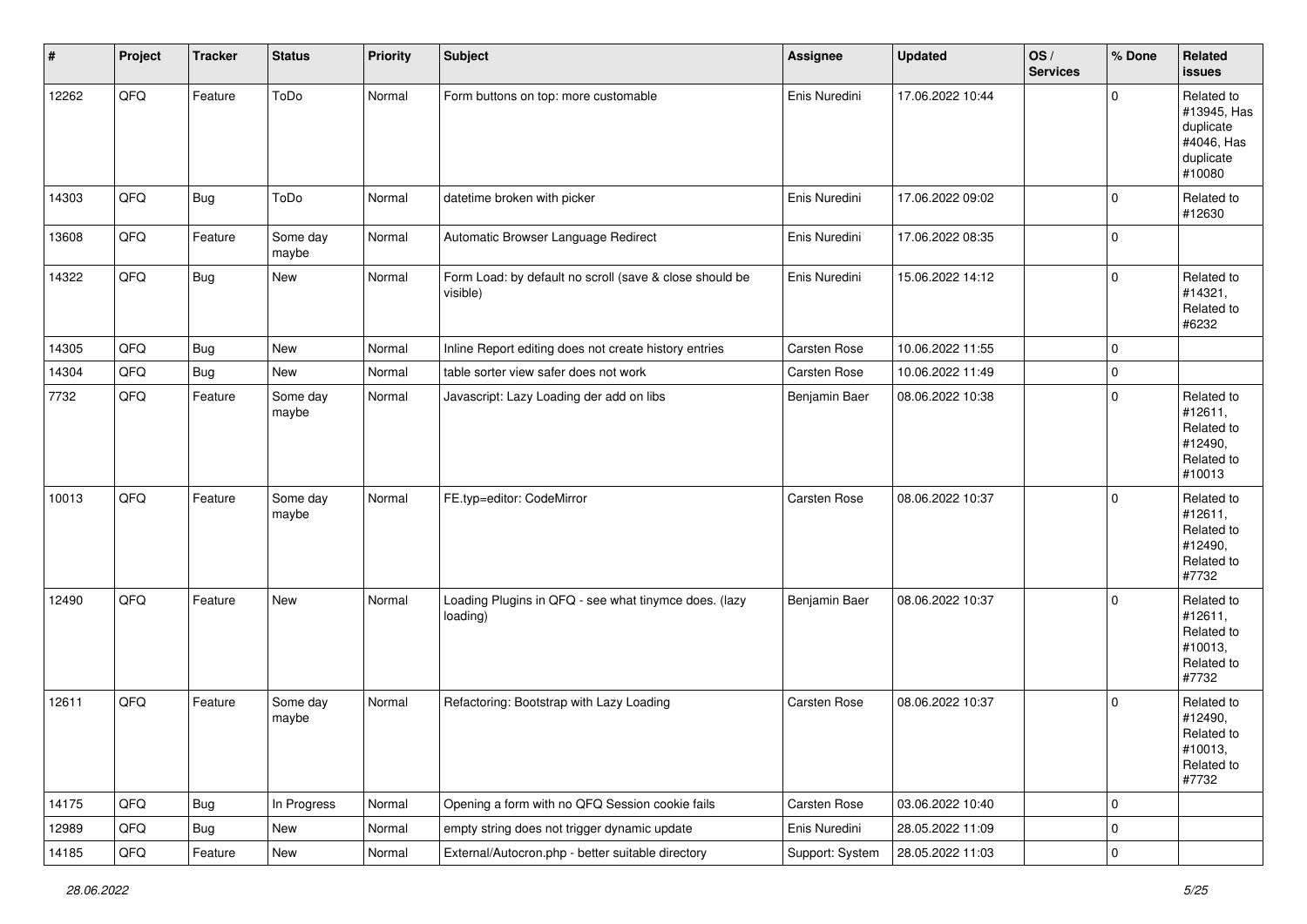| $\vert$ # | Project | <b>Tracker</b> | <b>Status</b> | <b>Priority</b> | <b>Subject</b>                                                            | Assignee               | <b>Updated</b>   | OS/<br><b>Services</b> | % Done         | Related<br>issues                                                                                                              |
|-----------|---------|----------------|---------------|-----------------|---------------------------------------------------------------------------|------------------------|------------------|------------------------|----------------|--------------------------------------------------------------------------------------------------------------------------------|
| 13943     | QFQ     | Bug            | Priorize      | Normal          | unable to find formgroup                                                  | Enis Nuredini          | 28.05.2022 11:03 |                        | 0              |                                                                                                                                |
| 14090     | QFQ     | Feature        | New           | Normal          | Nützliche script funktionen                                               | <b>Carsten Rose</b>    | 28.05.2022 11:03 |                        | 0              |                                                                                                                                |
| 13609     | QFQ     | Feature        | <b>New</b>    | Normal          | QFQ Introduction: Seite aufloesen                                         | Philipp<br>Gröbelbauer | 28.05.2022 11:02 |                        | 0              |                                                                                                                                |
| 14233     | QFQ     | Bug            | New           | Normal          | AS link: question - HTML is not rendered                                  | Carsten Rose           | 28.05.2022 11:02 |                        | 0              |                                                                                                                                |
| 14227     | QFQ     | Feature        | <b>New</b>    | Normal          | Selenium Konkurrenz: cypress.io                                           | Enis Nuredini          | 28.05.2022 11:02 |                        | 0              |                                                                                                                                |
| 14077     | QFQ     | <b>Bug</b>     | New           | Normal          | As _link: Attribute 'class' missing by r:1 and r:3 - but should<br>set    | Carsten Rose           | 28.05.2022 11:02 |                        | $\Omega$       | Related to<br>#5342.<br>Related to<br>#4343                                                                                    |
| 14028     | QFQ     | Feature        | <b>New</b>    | Normal          | Required notification: visual nicer                                       | Enis Nuredini          | 28.05.2022 11:01 |                        | 0              |                                                                                                                                |
| 13945     | QFQ     | Feature        | <b>New</b>    | Normal          | As link: content before/after link                                        | Enis Nuredini          | 28.05.2022 11:01 |                        | $\Omega$       | Related to<br>#12262                                                                                                           |
| 13689     | QFQ     | Bug            | <b>New</b>    | Normal          | Enter auf Eingabefeld mit ungültigem Wert führt zu blurry<br>Seite        | Enis Nuredini          | 28.05.2022 10:53 |                        | 0              | Related to<br>#14245, Has<br>duplicate<br>#11891                                                                               |
| 14245     | QFQ     | Bug            | <b>New</b>    | Normal          | Form Save Btn bleibt disabled wenn Datumsfeld über<br>Datepicker geändert | Enis Nuredini          | 27.05.2022 13:45 |                        | $\Omega$       | Related to<br>#13689                                                                                                           |
| 13767     | QFQ     | <b>Bug</b>     | Feedback      | Normal          | date/time-picker: required shows up/down button orange                    | Enis Nuredini          | 16.05.2022 23:16 |                        | $\pmb{0}$      |                                                                                                                                |
| 10782     | QFQ     | Feature        | Feedback      | Normal          | Tiny MCE: Image Upload                                                    | Enis Nuredini          | 16.05.2022 23:16 |                        | 0              | Related to<br>#12452                                                                                                           |
| 11517     | QFQ     | <b>Bug</b>     | In Progress   | Normal          | extraButtonInfo Broken for multiple FormElements                          | Carsten Rose           | 12.05.2022 13:12 |                        | $\Omega$       | Related to<br>#7890,<br>Related to<br>#3811, Has<br>duplicate<br>#10905, Has<br>duplicate<br>#10553, Has<br>duplicate<br>#6779 |
| 10979     | QFQ     | Feature        | <b>New</b>    | Normal          | Ajax Calls an API - dataReport                                            | Carsten Rose           | 11.05.2022 12:15 |                        | 0              |                                                                                                                                |
| 14091     | QFQ     | Bug            | <b>New</b>    | Normal          | inconsistent template path for twig                                       | Carsten Rose           | 19.04.2022 18:36 |                        | 0              |                                                                                                                                |
| 13451     | QFQ     | <b>Bug</b>     | New           | Normal          | Character Counter / Max Character: Problem in Safari                      | <b>Carsten Rose</b>    | 15.04.2022 17:18 |                        | $\pmb{0}$      |                                                                                                                                |
| 13900     | QFQ     | Feature        | Priorize      | Normal          | Selenium: Check das Cookie/PDF funktioniert                               | Enis Nuredini          | 25.03.2022 12:45 |                        | $\Omega$       |                                                                                                                                |
| 10569     | QFQ     | Feature        | Priorize      | Normal          | link _blank more safe                                                     | Enis Nuredini          | 25.03.2022 12:44 |                        | 0              |                                                                                                                                |
| 13899     | QFQ     | Bug            | ToDo          | Normal          | Selenium: zum laufen bringen                                              | Enis Nuredini          | 25.03.2022 10:24 |                        | $\overline{0}$ |                                                                                                                                |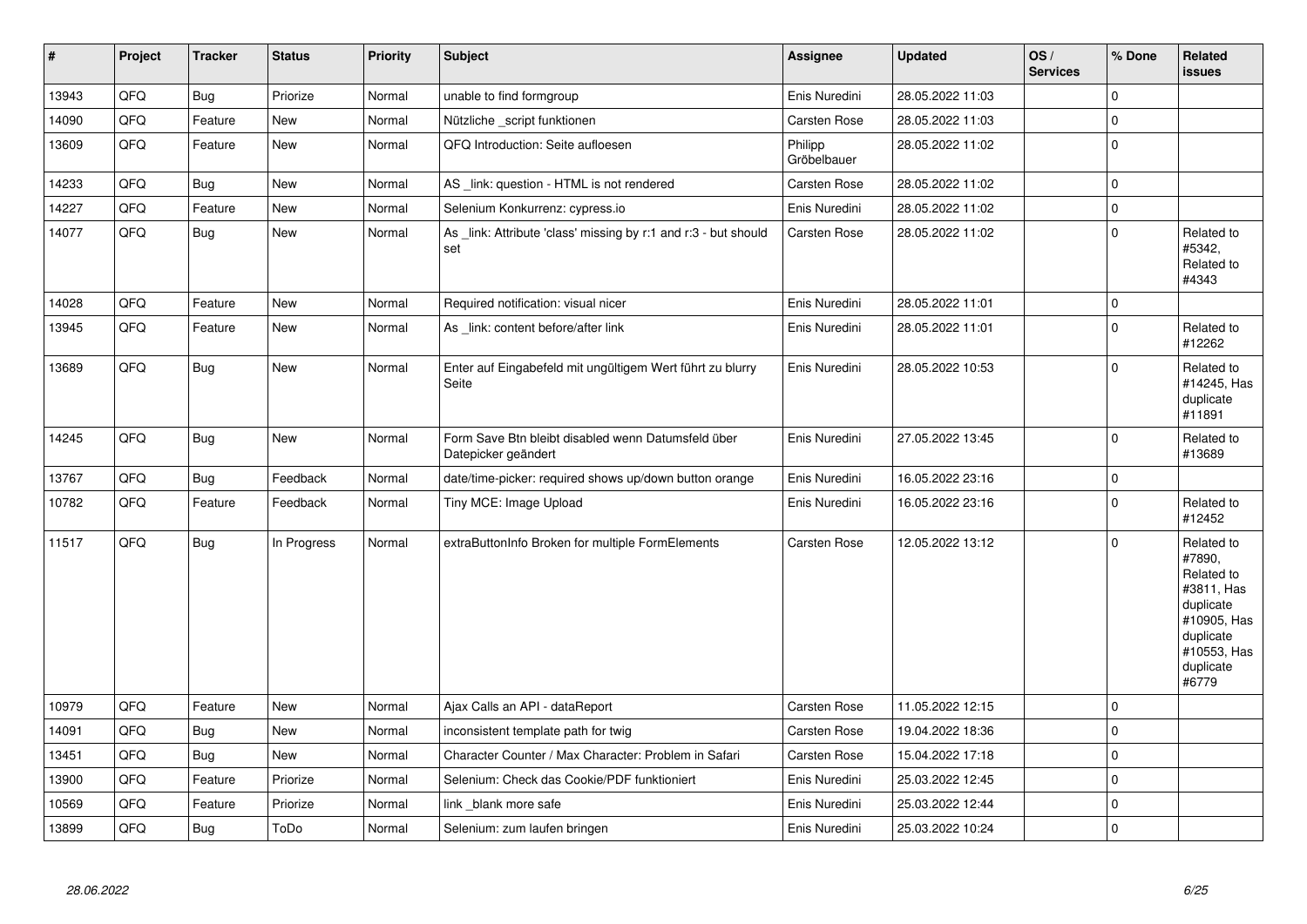| ∦     | Project | <b>Tracker</b>   | <b>Status</b> | <b>Priority</b> | <b>Subject</b>                                                                                                                                      | <b>Assignee</b> | <b>Updated</b>   | OS/<br><b>Services</b> | % Done      | <b>Related</b><br>issues |
|-------|---------|------------------|---------------|-----------------|-----------------------------------------------------------------------------------------------------------------------------------------------------|-----------------|------------------|------------------------|-------------|--------------------------|
| 10463 | QFQ     | Feature          | <b>New</b>    | Normal          | Report_link: expliztes setzen von HTML Tags (Bedarf fuer<br>'data-selenium' & 'id')                                                                 | Enis Nuredini   | 23.03.2022 09:23 |                        | $\Omega$    | Related to<br>#7648      |
| 11892 | QFQ     | Feature          | New           | Normal          | tablesorter: columns with links are hard to order - new<br>qualifier 'Y: <ord>'</ord>                                                               | Enis Nuredini   | 23.03.2022 09:22 |                        | $\Omega$    |                          |
| 6140  | QFQ     | <b>Bug</b>       | Priorize      | Normal          | QFQ DnD Sort: Locked fields                                                                                                                         | Benjamin Baer   | 21.03.2022 09:56 |                        | $\Omega$    |                          |
| 6801  | QFQ     | Feature          | Priorize      | Normal          | Fabric: Maximize / FullIscreen                                                                                                                      | Benjamin Baer   | 21.03.2022 09:56 |                        | $\Omega$    |                          |
| 5562  | QFQ     | Feature          | Priorize      | Normal          | Drag'n'Drop fuer Uploads                                                                                                                            | Benjamin Baer   | 21.03.2022 09:52 |                        | $\Omega$    | Related to<br>#9706      |
| 6224  | QFQ     | Feature          | Priorize      | Normal          | Dynamic update: fade in/out fields                                                                                                                  | Benjamin Baer   | 21.03.2022 09:50 |                        | $\Omega$    |                          |
| 5366  | QFQ     | Feature          | Priorize      | Normal          | Saving with keyboard shortcuts                                                                                                                      | Benjamin Baer   | 21.03.2022 09:47 |                        | $\Omega$    |                          |
| 12714 | QFQ     | <b>Bug</b>       | <b>New</b>    | Normal          | Conversion of GIF to PDF broken when GIF contains Alpha.                                                                                            | Carsten Rose    | 19.03.2022 17:49 |                        | $\Omega$    |                          |
| 12556 | QFQ     | Feature          | New           | Normal          | Pills Title: colored = static or dynamic on allrequiredgiven                                                                                        | Benjamin Baer   | 19.03.2022 17:49 |                        | $\Omega$    |                          |
| 12546 | QFQ     | Bug              | Feedback      | Normal          | Branch 'Development' - Unit Tests mit dirty workaround<br>angepasst                                                                                 | Carsten Rose    | 19.03.2022 17:48 |                        | $\Omega$    |                          |
| 12512 | QFQ     | <b>Bug</b>       | New           | Normal          | Some MySQL Installation can't use 'stored procedures'                                                                                               | Carsten Rose    | 19.03.2022 17:48 |                        | $\Omega$    |                          |
| 12520 | QFQ     | <b>Bug</b>       | New           | Normal          | Switch FE User: still active even FE User session expired                                                                                           | Carsten Rose    | 19.03.2022 17:48 |                        | $\Omega$    |                          |
| 12581 | QFQ     | <b>Bug</b>       | New           | Normal          | Form.forward=close: Record 'new' in new browser tab ><br>save (& close) >> Form is not reloaded with new created<br>record id and stays in mode=new | Carsten Rose    | 19.03.2022 17:48 |                        | $\Omega$    |                          |
| 12603 | QFQ     | Feature          | <b>New</b>    | Normal          | Dropdown (Select), Radio, checkbox:<br>itemListAlways={{!SELECT key, value}}                                                                        | Carsten Rose    | 19.03.2022 17:47 |                        | $\Omega$    |                          |
| 12664 | QFQ     | Feature          | New           | Normal          | TinyMCE: report/remove malicous HTML/JS Code                                                                                                        | Carsten Rose    | 19.03.2022 17:47 |                        | $\Omega$    | Related to<br>#14320     |
| 12716 | QFQ     | <b>Bug</b>       | <b>New</b>    | Normal          | template group: Pattern only applied to first instance                                                                                              | Carsten Rose    | 19.03.2022 17:47 |                        | $\Omega$    |                          |
| 13331 | QFQ     | <b>Bug</b>       | New           | Normal          | Multi Form: Clear Icon misplaced                                                                                                                    | Carsten Rose    | 19.03.2022 17:47 |                        | $\Omega$    |                          |
| 13332 | QFQ     | Bug              | New           | Normal          | Multi Form: Required Felder werden visuell nicht markiert.                                                                                          | Carsten Rose    | 19.03.2022 17:47 |                        | $\Omega$    |                          |
| 13460 | QFQ     | <b>Bug</b>       | New           | Normal          | Doc: Password set/reset  password should not processed<br>with 'html encode'                                                                        | Carsten Rose    | 19.03.2022 17:46 |                        | $\Omega$    |                          |
| 13467 | QFQ     | Feature          | New           | Normal          | ChangeLog Generator                                                                                                                                 | Carsten Rose    | 19.03.2022 17:46 |                        | $\Omega$    | Related to<br>#11460     |
| 13528 | QFG     | <sub>I</sub> Bug | New           | Normal          | qfq.io > releases: es wird kein neues Release angelegt                                                                                              | Benjamin Baer   | 19.03.2022 17:46 |                        | 0           |                          |
| 13592 | QFQ     | Bug              | New           | Normal          | QFQ Build Queue: das vergeben von Tags klappt nicht. Es<br>werden keine Releases gebaut.                                                            | Carsten Rose    | 19.03.2022 17:45 |                        | $\mathbf 0$ |                          |
| 13647 | QFQ     | <b>Bug</b>       | New           | Normal          | Autofocus funktioniert nicht auf Chrome                                                                                                             | Benjamin Baer   | 19.03.2022 17:44 |                        | $\mathbf 0$ |                          |
| 13700 | QFQ     | Feature          | New           | Normal          | Redesign qfq.io Seite                                                                                                                               | Carsten Rose    | 19.03.2022 17:43 |                        | $\mathbf 0$ |                          |
| 13841 | QFO     | Feature          | New           | Normal          | Create PDF via iText - evaluate                                                                                                                     | Carsten Rose    | 19.03.2022 17:42 |                        | $\pmb{0}$   |                          |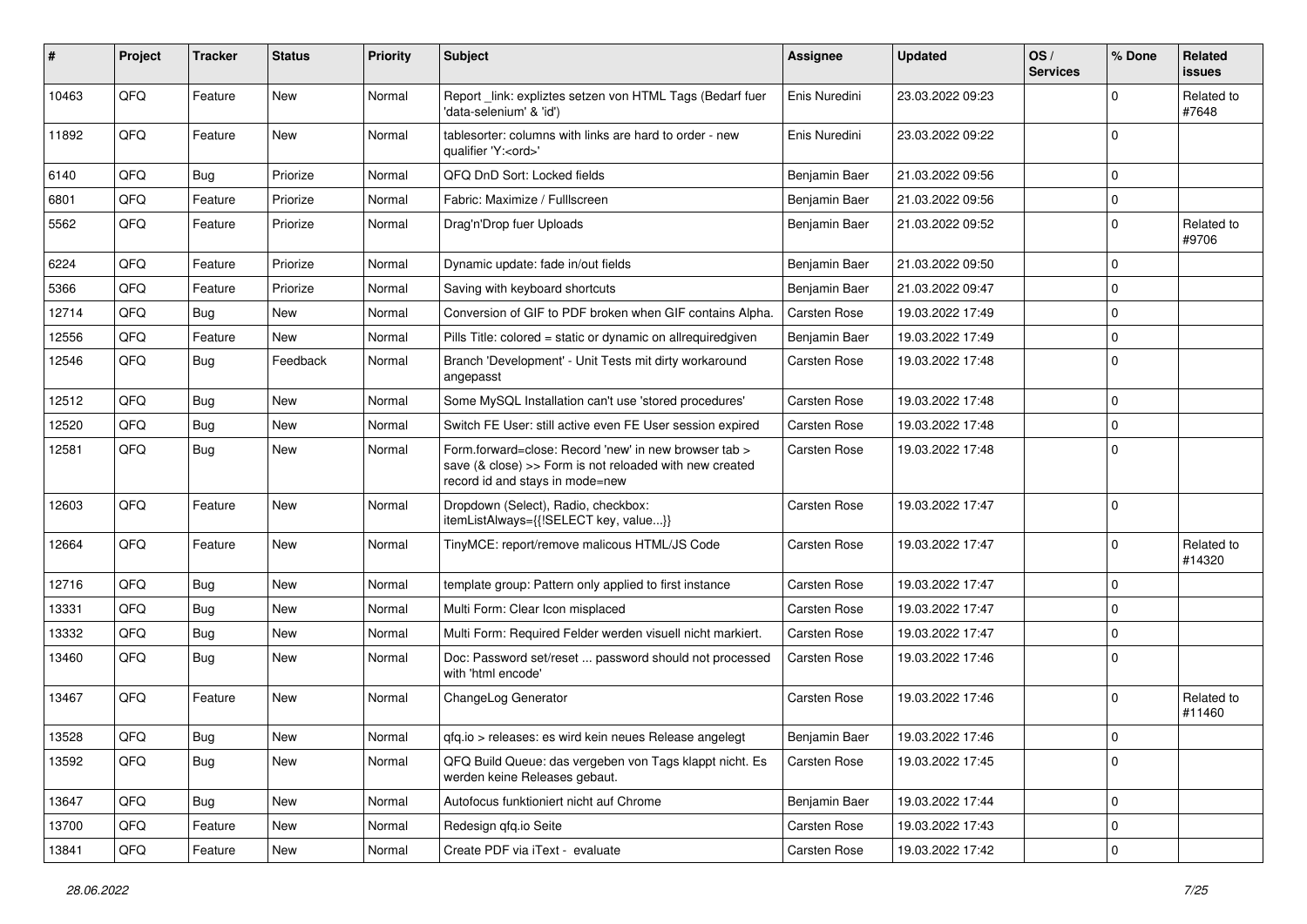| ∦     | Project | <b>Tracker</b> | <b>Status</b>              | <b>Priority</b> | <b>Subject</b>                                                                                           | <b>Assignee</b> | <b>Updated</b>   | OS/<br><b>Services</b> | % Done      | Related<br>issues                                                       |
|-------|---------|----------------|----------------------------|-----------------|----------------------------------------------------------------------------------------------------------|-----------------|------------------|------------------------|-------------|-------------------------------------------------------------------------|
| 13843 | QFQ     | Feature        | New                        | Normal          | Create JWT via QFQ                                                                                       | Carsten Rose    | 19.03.2022 17:42 |                        | 0           |                                                                         |
| 5548  | QFQ     | Feature        | Some day<br>maybe          | Normal          | 801 Textfiles/Scriptfiles als Thumbnail                                                                  | Carsten Rose    | 07.03.2022 16:26 |                        | $\mathbf 0$ |                                                                         |
| 5894  | QFQ     | Feature        | Feedback                   | Normal          | Typeahead in Report: show/hide rows dynamically                                                          | Carsten Rose    | 18.02.2022 08:50 |                        | 0           | Related to<br>#5893,<br>Related to<br>#5885                             |
| 4413  | QFQ     | Feature        | <b>New</b>                 | Normal          | fieldset: show/hidden, modeSql, dynamicUpdate                                                            | Carsten Rose    | 09.02.2022 15:19 |                        | 0           |                                                                         |
| 13706 | QFQ     | Bug            | <b>New</b>                 | Normal          | Wrong CheckType in FieldElement LastStatus of Form Cron                                                  | Carsten Rose    | 21.01.2022 18:20 |                        | $\mathbf 0$ |                                                                         |
| 13659 | QFQ     | Bug            | New                        | Normal          | wrong sanitize class applied to R-store                                                                  | Carsten Rose    | 15.01.2022 14:23 |                        | $\pmb{0}$   |                                                                         |
| 12476 | QFQ     | Feature        | New                        | Normal          | clearMe: a) should trigger 'dirty', b) sticky on textarea resize                                         | Benjamin Baer   | 04.01.2022 08:40 |                        | $\mathbf 0$ | Related to<br>#9528                                                     |
| 6870  | QFQ     | Feature        | Priorize                   | Normal          | Click on '_link' triggers an API call                                                                    | Benjamin Baer   | 03.01.2022 08:25 |                        | 0           |                                                                         |
| 6566  | QFQ     | Bug            | Priorize                   | Normal          | Link Function 'delete': provided parameter missing on page<br>reload                                     | Benjamin Baer   | 03.01.2022 08:08 |                        | $\mathbf 0$ |                                                                         |
| 4457  | QFQ     | <b>Bug</b>     | Priorize                   | Normal          | typeahead: pressing return to select an item, saves the form<br>and closes the form.                     | Benjamin Baer   | 03.01.2022 08:01 |                        | $\mathbf 0$ | Related to<br>#4398                                                     |
| 7965  | QFQ     | Feature        | Priorize                   | Normal          | Input type 'text' with visual format - currency                                                          | Benjamin Baer   | 03.01.2022 07:45 |                        | $\mathbf 0$ |                                                                         |
| 9135  | QFQ     | Feature        | Priorize                   | Normal          | Progress Bar generic / replace old hourglass download<br>popup                                           | Benjamin Baer   | 03.01.2022 07:43 |                        | $\mathbf 0$ |                                                                         |
| 12327 | QFQ     | <b>Bug</b>     | <b>New</b>                 | Normal          | Copy to clipboard: Glyphicon can not be changed                                                          | Carsten Rose    | 27.12.2021 17:59 |                        | $\mathbf 0$ |                                                                         |
| 13566 | QFQ     | Feature        | Ready to sync<br>(develop) | Normal          | Delete config-example.qfq.php file                                                                       | Carsten Rose    | 23.12.2021 09:25 |                        | $\mathbf 0$ |                                                                         |
| 9834  | QFQ     | <b>Bug</b>     | Priorize                   | Normal          | Input elements with tag 'disabled' are missing on<br>form-submit: server option 'processReadOnly' broken | Carsten Rose    | 07.12.2021 16:43 |                        | 0           | Related to<br>#9691,<br>Related to<br>#5305, Has<br>duplicate<br>#12331 |
| 11702 | QFQ     | Feature        | <b>New</b>                 | Normal          | HTML Special Char makes no sense for 'allbut' if '&' is<br>forbidden                                     | Carsten Rose    | 07.12.2021 16:35 |                        | $\Omega$    | Related to<br>#5112,<br>Related to<br>#14320                            |
| 13354 | QFQ     | Feature        | New                        | Normal          | Using Websocket in QFQ                                                                                   | Carsten Rose    | 10.11.2021 15:47 |                        | $\pmb{0}$   |                                                                         |
| 9013  | QFQ     | <b>Bug</b>     | New                        | Normal          | Error in Twig template not handled                                                                       | Carsten Rose    | 20.10.2021 13:43 |                        | $\pmb{0}$   |                                                                         |
| 12337 | QFQ     | Feature        | Some day<br>maybe          | Normal          | Database.php: better caching                                                                             | Carsten Rose    | 16.09.2021 15:10 |                        | $\pmb{0}$   |                                                                         |
| 12315 | QFQ     | Feature        | Some day<br>maybe          | Normal          | Form History (Diffs) / Backups                                                                           | Carsten Rose    | 16.09.2021 15:10 |                        | $\pmb{0}$   |                                                                         |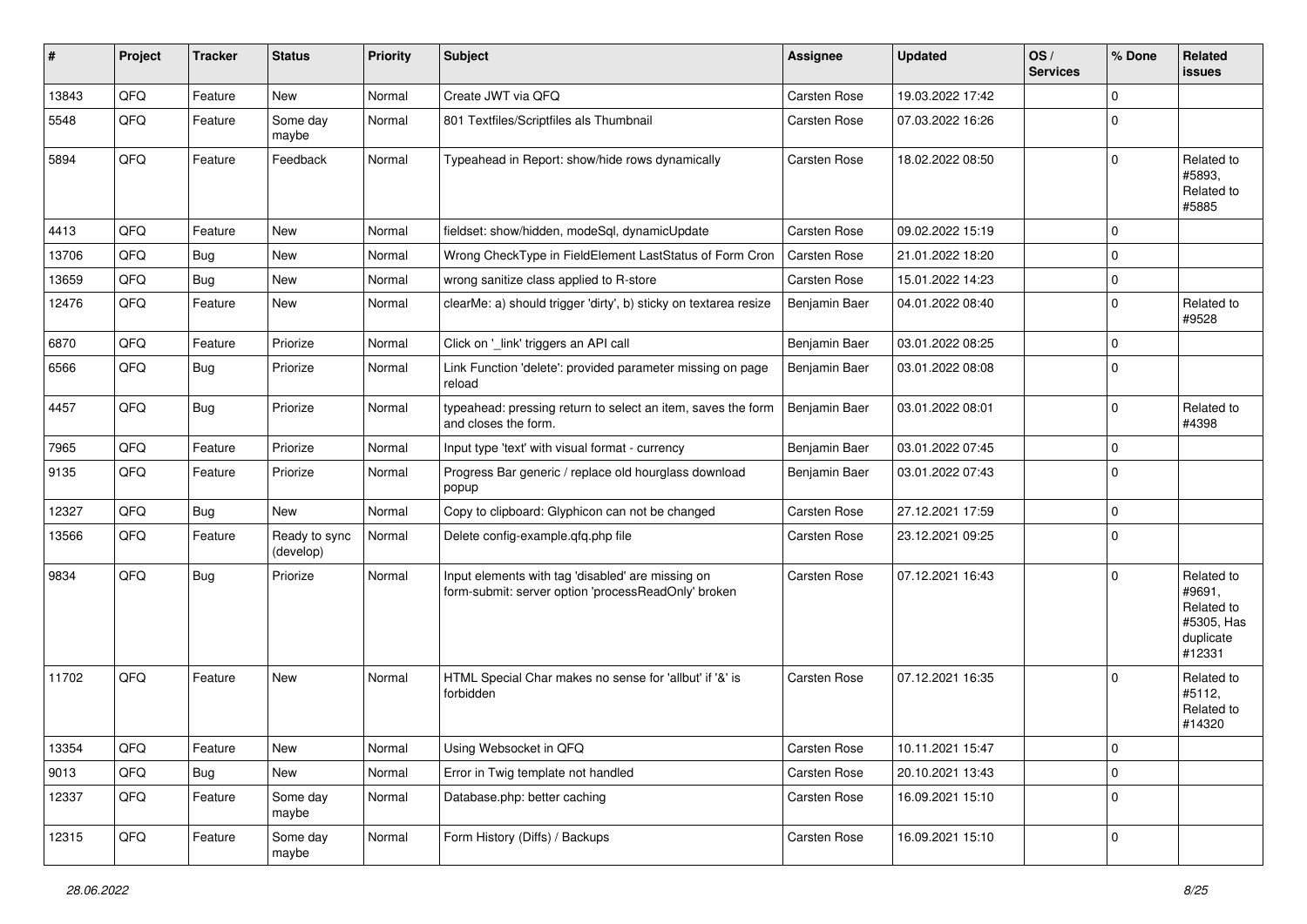| $\vert$ # | Project | <b>Tracker</b> | <b>Status</b>     | <b>Priority</b> | <b>Subject</b>                                                          | <b>Assignee</b>     | <b>Updated</b>   | OS/<br><b>Services</b> | % Done      | <b>Related</b><br>issues                      |
|-----------|---------|----------------|-------------------|-----------------|-------------------------------------------------------------------------|---------------------|------------------|------------------------|-------------|-----------------------------------------------|
| 11323     | QFQ     | Feature        | Some day<br>maybe | Normal          | Report Frontend Editor Modal + Codemirror                               | <b>Carsten Rose</b> | 16.09.2021 15:10 |                        | $\mathbf 0$ | Related to<br>#11036                          |
| 11322     | QFQ     | Feature        | Some day<br>maybe | Normal          | Form Element JSON - (multiline parameter field)                         | Carsten Rose        | 16.09.2021 15:10 |                        | $\mathbf 0$ |                                               |
| 11217     | QFQ     | Feature        | Some day<br>maybe | Normal          | <b>Extend Script Functionality</b>                                      | Carsten Rose        | 16.09.2021 15:10 |                        | $\pmb{0}$   |                                               |
| 10716     | QFQ     | Feature        | Some day<br>maybe | Normal          | Business Logic mit Externen Skripten                                    | Carsten Rose        | 16.09.2021 15:10 |                        | $\pmb{0}$   | Related to<br>#10713,<br>Related to<br>#8217  |
| 10095     | QFQ     | Feature        | Some day<br>maybe | Normal          | Generic Gitlab Integration into QFQ                                     | Carsten Rose        | 16.09.2021 15:10 |                        | $\mathbf 0$ |                                               |
| 8586      | QFQ     | Feature        | Some day<br>maybe | Normal          | QFQ: Enhance Error message for 'record not found'                       | Carsten Rose        | 16.09.2021 15:10 |                        | $\pmb{0}$   |                                               |
| 8520      | QFQ     | Feature        | Some day<br>maybe | Normal          | Bring QFQ to Composer                                                   | Carsten Rose        | 16.09.2021 15:10 |                        | $\pmb{0}$   |                                               |
| 8101      | QFQ     | Feature        | Some day<br>maybe | Normal          | Password hash: support further hashing methods                          | Carsten Rose        | 16.09.2021 15:10 |                        | $\pmb{0}$   |                                               |
| 7453      | QFQ     | Feature        | Some day<br>maybe | Normal          | import / export forms QFQ                                               | Carsten Rose        | 16.09.2021 15:10 |                        | $\mathbf 0$ |                                               |
| 7452      | QFQ     | Feature        | Some day<br>maybe | Normal          | automate deployment new QFQ version                                     | Carsten Rose        | 16.09.2021 15:10 |                        | $\mathbf 0$ |                                               |
| 11036     | QFQ     | Feature        | Some day<br>maybe | Normal          | inline report editor permissions                                        | Carsten Rose        | 16.09.2021 15:09 |                        | $\pmb{0}$   | Related to<br>#11323                          |
| 10745     | QFQ     | Feature        | Some day<br>maybe | Normal          | Tablesorter Excel Export                                                | Carsten Rose        | 16.09.2021 15:09 |                        | $\pmb{0}$   |                                               |
| 10116     | QFQ     | Feature        | Some day<br>maybe | Normal          | TypeAhead: Tag - show inside 'input' element                            | Carsten Rose        | 16.09.2021 15:09 |                        | $\mathbf 0$ |                                               |
| 12325     | QFQ     | <b>Bug</b>     | Priorize          | Normal          | MultiDB form.dblndex not working for report syntax                      | Carsten Rose        | 07.09.2021 13:37 |                        | $\mathbf 0$ | Related to<br>#12145,<br>Related to<br>#12314 |
| 11980     | QFQ     | Feature        | In Progress       | Normal          | protected verzeichnis MUSS geschützt werden                             | Carsten Rose        | 07.09.2021 13:30 |                        | $\pmb{0}$   |                                               |
| 10661     | QFQ     | <b>Bug</b>     | In Progress       | Normal          | Typo3 Warnungen                                                         | Carsten Rose        | 07.09.2021 13:23 |                        | $\pmb{0}$   | Related to<br>#12440                          |
| 4445      | QFQ     | Feature        | Some day<br>maybe | Normal          | template group: Option to simulate fieldset                             |                     | 28.06.2021 14:11 |                        | $\pmb{0}$   |                                               |
| 9669      | QFQ     | Bug            | Some day<br>maybe | Normal          | Checkbox / Template Group: radio/checkbox visible broken<br>after 'add' | Carsten Rose        | 16.06.2021 13:47 |                        | $\mathbf 0$ | Related to<br>#8091                           |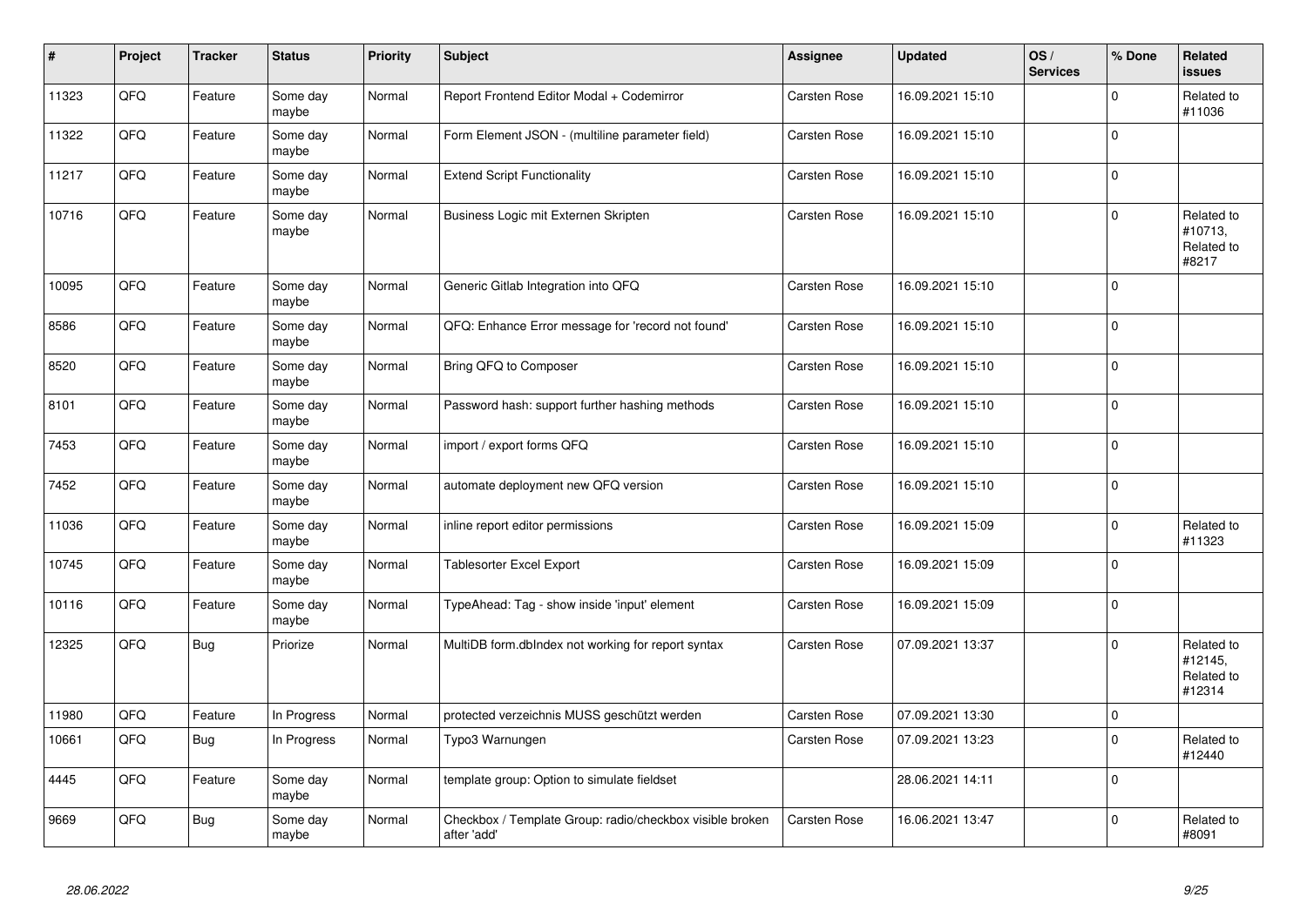| $\vert$ # | Project | <b>Tracker</b> | <b>Status</b> | <b>Priority</b> | <b>Subject</b>                                                                                                 | Assignee     | <b>Updated</b>   | OS/<br><b>Services</b> | % Done         | Related<br>issues                                                      |
|-----------|---------|----------------|---------------|-----------------|----------------------------------------------------------------------------------------------------------------|--------------|------------------|------------------------|----------------|------------------------------------------------------------------------|
| 5305      | QFQ     | Bug            | New           | Normal          | Upload FormElement: nicht disabled by readonly Form                                                            | Carsten Rose | 16.06.2021 13:43 |                        | $\Omega$       | Related to<br>#9347,<br>Related to<br>#9834                            |
| 12679     | QFQ     | Feature        | <b>New</b>    | Normal          | tablesorter: custom column width                                                                               | Carsten Rose | 16.06.2021 11:10 |                        | 0              |                                                                        |
| 11460     | QFQ     | Feature        | <b>New</b>    | Normal          | Easier creation of changelog: gitchangelog                                                                     | Carsten Rose | 12.06.2021 10:20 |                        | $\Omega$       | Related to<br>#13467                                                   |
| 6261      | QFQ     | Feature        | <b>New</b>    | Normal          | Persistent SIP                                                                                                 | Carsten Rose | 12.06.2021 09:07 |                        | 0              | Related to<br>#10819                                                   |
| 6723      | QFQ     | Feature        | <b>New</b>    | Normal          | Report QFQ Installation and Version                                                                            | Carsten Rose | 12.06.2021 09:07 |                        | 0              |                                                                        |
| 9348      | QFQ     | Feature        | <b>New</b>    | Normal          | defaultThumbnailSize: pre render thumbnails                                                                    | Carsten Rose | 12.06.2021 09:05 |                        | $\overline{0}$ |                                                                        |
| 9346      | QFQ     | Feature        | Priorize      | Normal          | beforeSave: check if an upload is given                                                                        | Carsten Rose | 11.06.2021 21:18 |                        | 0              |                                                                        |
| 7890      | QFQ     | <b>Bug</b>     | New           | Normal          | FormElement 'required': extraButtonInfo not aligned                                                            | Carsten Rose | 11.06.2021 21:17 |                        | $\mathbf 0$    | Related to<br>#11517                                                   |
| 9221      | QFQ     | Feature        | <b>New</b>    | Normal          | typeAhead: Zeichenlimite ausschalten                                                                           | Carsten Rose | 08.05.2021 17:06 |                        | 0              |                                                                        |
| 10012     | QFQ     | Feature        | Priorize      | Normal          | redirectAllMailTo: {{beEmail:T}}                                                                               | Carsten Rose | 08.05.2021 09:54 |                        | 0              | Related to<br>#12412,<br>Related to<br>#12413,<br>Related to<br>#10011 |
| 10011     | QFQ     | Feature        | Priorize      | Normal          | Offer new STORE_TYPO3 Variable 'beUser', 'beEmail'                                                             | Carsten Rose | 08.05.2021 09:51 |                        | $\Omega$       | Related to<br>#10012,<br>Related to<br>#12511                          |
| 12412     | QFQ     | Feature        | <b>New</b>    | Normal          | Action/Escape qualifier 'e' (empty), '0': if given, an empty<br>string (or '0') will be treated as 'not found' | Carsten Rose | 08.05.2021 09:40 |                        | $\Omega$       | Related to<br>#12413,<br>Related to<br>#10012                          |
| 12439     | QFQ     | Feature        | In Progress   | Normal          | TinyMCE Paste from Word & Character Count/Limit                                                                | Carsten Rose | 05.05.2021 22:15 |                        | 0              |                                                                        |
| 9668      | QFQ     | Feature        | Priorize      | Normal          | Form.mode: rename 'hidden' to 'hide'                                                                           | Carsten Rose | 05.05.2021 22:14 |                        | $\mathbf 0$    | Related to<br>#6437                                                    |
| 8044      | QFQ     | Feature        | Priorize      | Normal          | Transaction: a) Form, b) Report                                                                                | Carsten Rose | 05.05.2021 22:14 |                        | $\Omega$       | Related to<br>#8043                                                    |
| 3867      | QFQ     | Feature        | Priorize      | Normal          | Readonly Formular: Template Groups add/delete<br>ausbeldnen                                                    | Carsten Rose | 05.05.2021 22:12 |                        | $\pmb{0}$      |                                                                        |
| 8963      | QFQ     | Feature        | Priorize      | Normal          | Setting values in a store: flexible way                                                                        | Carsten Rose | 05.05.2021 22:10 |                        | $\pmb{0}$      | Related to<br>#8975                                                    |
| 9394      | QFQ     | Feature        | Priorize      | Normal          | REST: allow for non numerical ids in get requests                                                              | Carsten Rose | 05.05.2021 22:10 |                        | 0              |                                                                        |
| 11320     | QFQ     | Feature        | Priorize      | Normal          | Typo3 Version 10 support                                                                                       | Carsten Rose | 05.05.2021 22:09 |                        | 0              |                                                                        |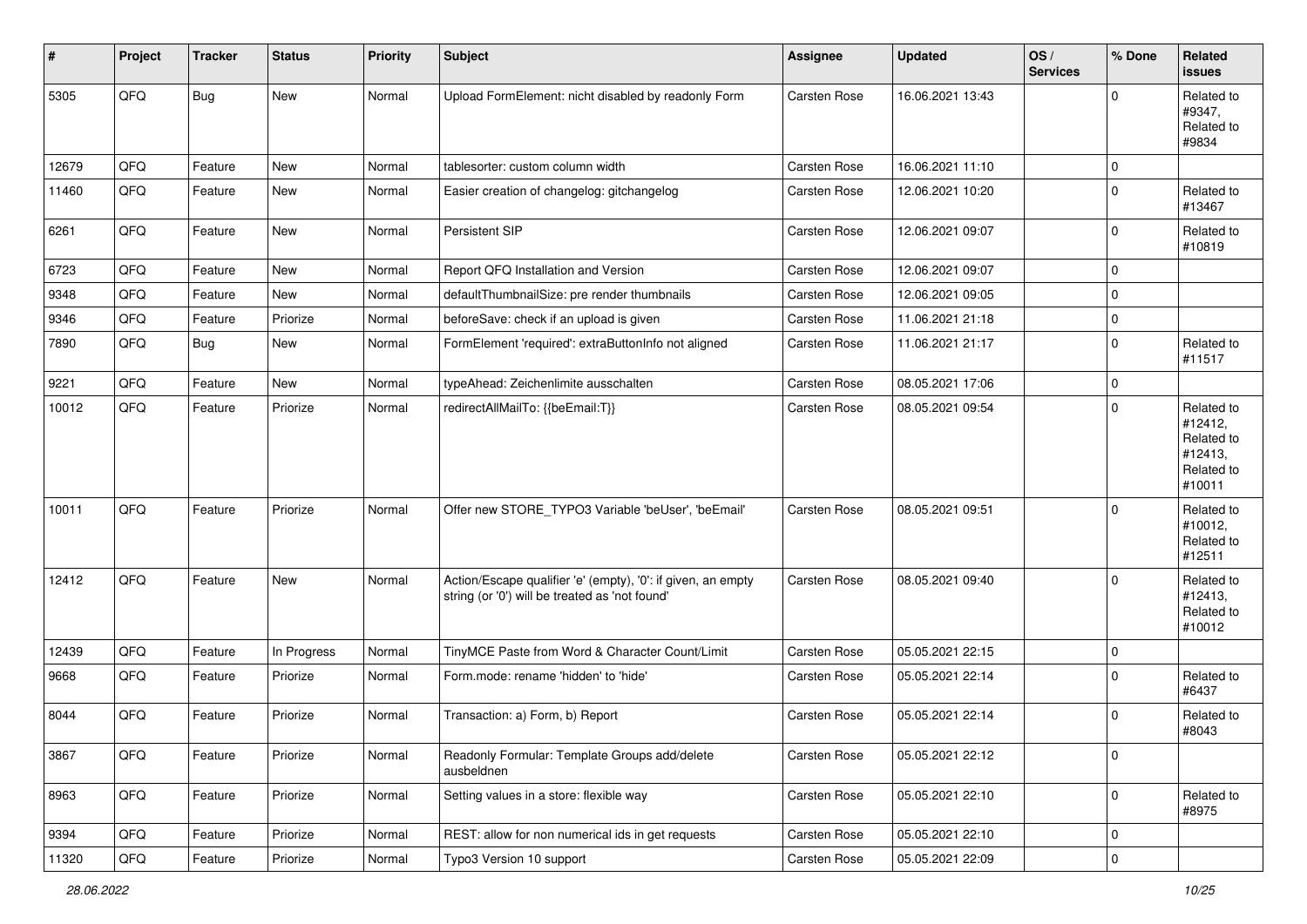| ∦     | Project | <b>Tracker</b> | <b>Status</b>     | <b>Priority</b> | Subject                                                                                                    | <b>Assignee</b>                                        | <b>Updated</b>   | OS/<br><b>Services</b> | % Done      | Related<br><b>issues</b>                      |                      |
|-------|---------|----------------|-------------------|-----------------|------------------------------------------------------------------------------------------------------------|--------------------------------------------------------|------------------|------------------------|-------------|-----------------------------------------------|----------------------|
| 12503 | QFQ     | Feature        | Priorize          | Normal          | Detect dangerous UPDATE statement with missing WHERE                                                       | Carsten Rose                                           | 05.05.2021 22:09 |                        | 0           |                                               |                      |
| 12504 | QFQ     | Feature        | Priorize          | Normal          | sql.log: report fe.id                                                                                      | Carsten Rose                                           | 05.05.2021 22:09 |                        | 0           |                                               |                      |
| 12465 | QFQ     | Feature        | New               | Normal          | QFQ Function: use in FE to fill StoreRecord                                                                | Carsten Rose                                           | 05.05.2021 21:58 |                        | $\mathbf 0$ |                                               |                      |
| 10345 | QFQ     | Feature        | <b>New</b>        | Normal          | Templates - Patterns QFQ Style                                                                             |                                                        | 03.05.2021 21:01 |                        | $\Omega$    | Related to<br>#10713                          |                      |
| 12119 | QFQ     | Feature        | New               | Normal          | AS paged: error message missing if there ist no 'r' argument.                                              | Carsten Rose                                           | 03.05.2021 20:51 |                        | $\mathbf 0$ |                                               |                      |
| 12163 | QFQ     | Feature        | New               | Normal          | Checkbox: table wrap                                                                                       | Carsten Rose                                           | 03.05.2021 20:51 |                        | $\mathbf 0$ |                                               |                      |
| 11668 | QFQ     | Bug            | <b>New</b>        | Normal          | Play function.sql - problem with mysql                                                                     | Carsten Rose                                           | 03.05.2021 20:48 |                        | 0           |                                               |                      |
| 11667 | QFQ     | Bug            | <b>New</b>        | Normal          | MySQL mariadb-server-10.3: Incorrect datetime value                                                        | Carsten Rose                                           | 03.05.2021 20:48 |                        | $\mathbf 0$ |                                               |                      |
| 11955 | QFQ     | Feature        | <b>New</b>        | Normal          | subrecord: new title option to set <th> attributes - e.g. to<br/>customize tablesorter options.</th>       | attributes - e.g. to<br>customize tablesorter options. | Carsten Rose     | 03.05.2021 20:47       |             | $\Omega$                                      | Related to<br>#11775 |
| 11747 | QFQ     | Feature        | <b>New</b>        | Normal          | Maintenance Page with Redirect                                                                             | Carsten Rose                                           | 03.05.2021 20:47 |                        | $\Omega$    | Related to<br>#11741                          |                      |
| 4194  | QFQ     | Feature        | In Progress       | Normal          | Bootstrap 4 ist jetzt offiziel                                                                             |                                                        | 03.05.2021 20:47 |                        | $\mathbf 0$ | Related to<br>#10114                          |                      |
| 12480 | QFQ     | Feature        | <b>New</b>        | Normal          | If QFQ upgrade is running, block further request                                                           | Carsten Rose                                           | 03.05.2021 20:45 |                        | 0           |                                               |                      |
| 12477 | QFQ     | Feature        | <b>New</b>        | Normal          | Support for refactoring: Form, FormElement, diverse<br>Tabellen/Spalten, tt-content Records                | Carsten Rose                                           | 03.05.2021 20:45 |                        | $\mathbf 0$ |                                               |                      |
| 12474 | QFQ     | Feature        | <b>New</b>        | Normal          | Check BaseConfigURL if it is given and the the last char is '/'                                            | Carsten Rose                                           | 03.05.2021 20:45 |                        | $\mathbf 0$ |                                               |                      |
| 12413 | QFQ     | Feature        | <b>New</b>        | Normal          | STORE_TYPO3: enhance for {{be_users.email:T}},<br>{{fe users.email:T}}                                     | Carsten Rose                                           | 03.05.2021 20:45 |                        | $\Omega$    | Related to<br>#12412,<br>Related to<br>#10012 |                      |
| 12400 | QFQ     | Feature        | <b>New</b>        | Normal          | Tutorial ist in QFQ Doku, Wird in der Suche gefunden, es<br>gibt aber kein Menupunkt - Inhalt ueberpruefen | Carsten Rose                                           | 03.05.2021 20:45 |                        | $\Omega$    |                                               |                      |
| 12269 | QFQ     | Feature        | <b>New</b>        | Normal          | 2FA - Login                                                                                                | Carsten Rose                                           | 03.05.2021 20:45 |                        | 0           |                                               |                      |
| 12162 | QFQ     | Feature        | New               | Normal          | FE.type=sendmail: personalized mailing (several mails) via<br>template                                     | Carsten Rose                                           | 03.05.2021 20:45 |                        | $\Omega$    |                                               |                      |
| 12156 | QFQ     | Feature        | <b>New</b>        | Normal          | Form: Optional disable 'leave page'                                                                        |                                                        | 03.05.2021 20:45 |                        | 0           |                                               |                      |
| 12109 | QFQ     | Feature        | New               | Normal          | Donwload Link: Plain, SIP, Persistent Link, Peristent SIP -<br>new notation                                | Carsten Rose                                           | 03.05.2021 20:45 |                        | $\Omega$    | Related to<br>#12085                          |                      |
| 7278  | QFQ     | Feature        | Some day<br>maybe | Normal          | Form: Wert vordefinieren der immer gesetzt wird                                                            |                                                        | 02.05.2021 09:27 |                        | $\pmb{0}$   |                                               |                      |
| 12135 | QFO     | Feature        | <b>New</b>        | Normal          | Subrecord: Notiz                                                                                           |                                                        | 24.04.2021 16:58 |                        | $\mathbf 0$ |                                               |                      |
| 12330 | QFQ     | Feature        | New               | Normal          | Copy to input field / text area / TinyMCE                                                                  | Carsten Rose                                           | 07.04.2021 09:01 |                        | $\pmb{0}$   |                                               |                      |
| 10080 | QFQ     | Feature        | New               | Normal          | Popup on 'save' / 'close': configure dialog (answer<br>yes/no/cancle/)                                     | Carsten Rose                                           | 28.03.2021 20:52 |                        | $\pmb{0}$   | Is duplicate<br>of #12262                     |                      |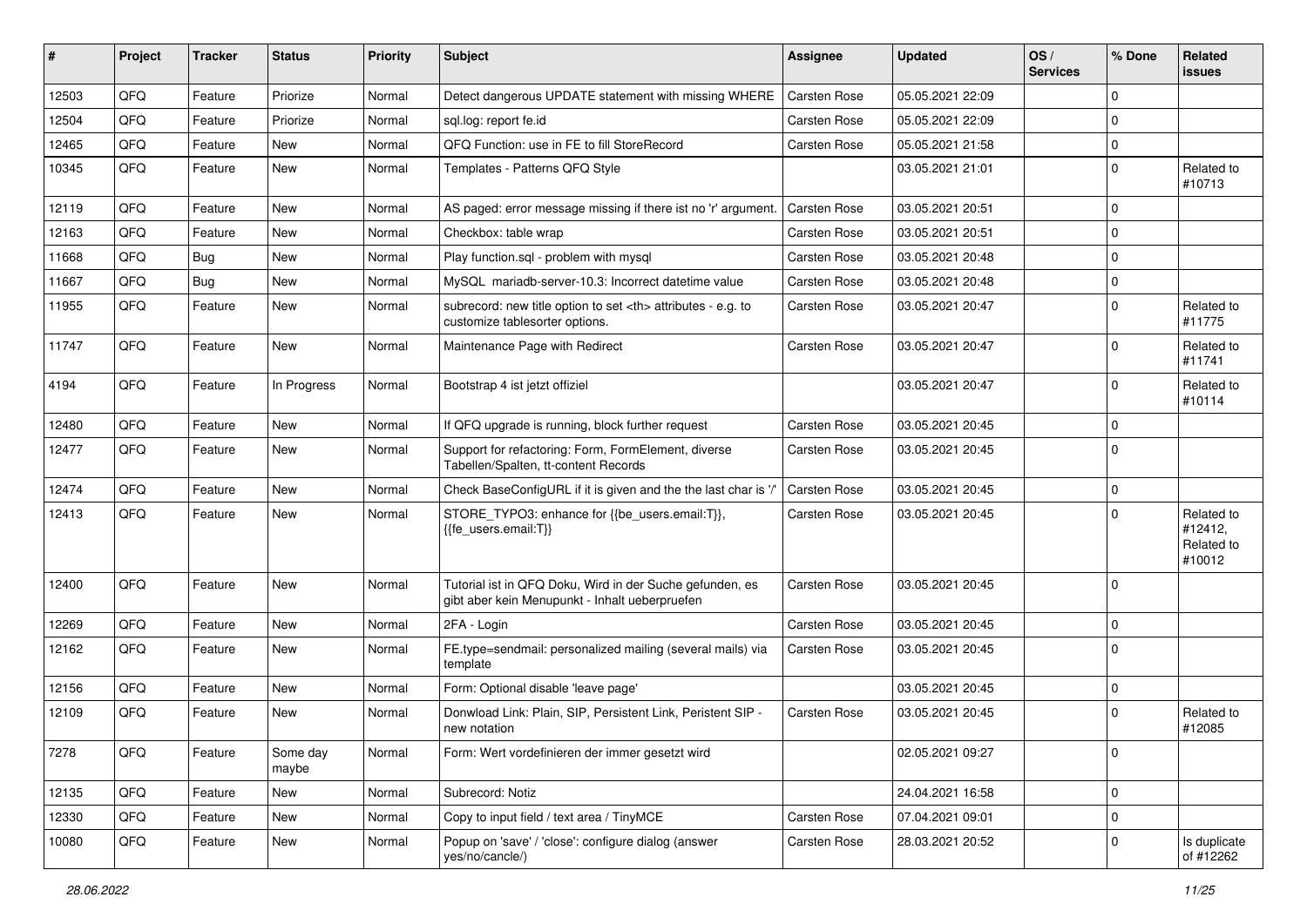| ∦     | Project | <b>Tracker</b> | <b>Status</b>     | <b>Priority</b> | <b>Subject</b>                                                                                       | Assignee            | <b>Updated</b>   | OS/<br><b>Services</b> | % Done         | Related<br><b>issues</b> |
|-------|---------|----------------|-------------------|-----------------|------------------------------------------------------------------------------------------------------|---------------------|------------------|------------------------|----------------|--------------------------|
| 11347 | QFQ     | Bug            | Feedback          | Normal          | If Bedingungen funktionieren nicht korrekt                                                           | Christoph Fuchs     | 21.03.2021 20:37 |                        | $\mathbf 0$    |                          |
| 12187 | QFQ     | Bug            | <b>New</b>        | Normal          | Trigger FormAsFile() via Report: probably problem with multi<br>DB setup                             | Carsten Rose        | 20.03.2021 21:20 |                        | $\mathbf 0$    |                          |
| 10714 | QFQ     | Feature        | New               | Normal          | multi Table Form                                                                                     | Carsten Rose        | 16.03.2021 18:44 |                        | $\mathbf 0$    |                          |
| 8217  | QFQ     | Feature        | <b>New</b>        | Normal          | if-elseif-else construct                                                                             | Carsten Rose        | 16.03.2021 18:41 |                        | $\mathbf 0$    | Related to<br>#10716     |
| 11516 | QFQ     | Feature        | <b>New</b>        | Normal          | Multi Page Form (Previous/Next Buttons)                                                              | Carsten Rose        | 16.03.2021 17:52 |                        | $\mathbf 0$    |                          |
| 12146 | QFQ     | Feature        | New               | Normal          | Autocron Job: Anzeigen wann der naechste Job ausgefuehrt<br>wird, resp das er nicht ausgefuehrt wird | <b>Carsten Rose</b> | 15.03.2021 15:23 |                        | $\mathbf 0$    |                          |
| 12133 | QFQ     | <b>Bug</b>     | New               | Normal          | NPM, phpSpreadSheet aktualisieren                                                                    | Carsten Rose        | 15.03.2021 09:04 |                        | $\mathbf 0$    |                          |
| 3864  | QFQ     | Feature        | <b>New</b>        | Normal          | Encrypt / decrypt field                                                                              | Carsten Rose        | 08.03.2021 18:08 |                        | $\mathbf 0$    |                          |
| 8187  | QFQ     | Feature        | New               | Normal          | Subrecord: enable/hide new button - make new/edit/delete<br>customizeable.                           | Carsten Rose        | 06.03.2021 18:44 |                        | $\mathbf 0$    | Related to<br>#11326     |
| 12045 | QFQ     | <b>Bug</b>     | <b>New</b>        | Normal          | templateGroup afterSave FE: Aufruf ohne<br>sqlHonorFormElements funktioniert nicht                   | Carsten Rose        | 18.02.2021 16:33 |                        | $\mathbf 0$    |                          |
| 12040 | QFQ     | <b>Bug</b>     | <b>New</b>        | Normal          | FE Mode 'hidden' für zwei FEs auf einer Zeile                                                        | Carsten Rose        | 18.02.2021 10:13 |                        | $\mathbf 0$    |                          |
| 12039 | QFQ     | Feature        | <b>New</b>        | Normal          | Missing htmlSpecialChar() in pre processing on form submit                                           |                     | 18.02.2021 00:09 |                        | $\Omega$       | Related to<br>#14320     |
| 12024 | QFQ     | Feature        | <b>New</b>        | Normal          | Excel Export: text columns by default decode<br>htmlspeciachar()                                     | Carsten Rose        | 17.02.2021 23:55 |                        | $\mathbf 0$    | Related to<br>#12022     |
| 12038 | QFQ     | Feature        | New               | Normal          | a) STORE_VAR: filenameOnlyStripUniq, b) SP:<br>QSTRIPUNIQ()                                          |                     | 17.02.2021 23:55 |                        | $\mathbf 0$    |                          |
| 12023 | QFQ     | Feature        | <b>New</b>        | Normal          | MySQL Stored Precdure: QDECODESPECIALCHAR()                                                          | Carsten Rose        | 16.02.2021 11:16 |                        | $\mathbf 0$    | Related to<br>#12022     |
| 9958  | QFQ     | <b>Bug</b>     | Priorize          | Normal          | Broken subrecord query: no error message                                                             | Carsten Rose        | 05.02.2021 15:15 |                        | $\mathbf 0$    |                          |
| 7229  | QFQ     | Feature        | Some day<br>maybe | Normal          | New FormElement.type: Button                                                                         |                     | 01.02.2021 12:32 |                        | $\mathbf 0$    |                          |
| 3880  | QFQ     | Feature        | Some day<br>maybe | Normal          | Form 'Form': anlegen einer Tabelle                                                                   |                     | 14.01.2021 10:12 |                        | $\mathbf 0$    |                          |
| 9281  | QFQ     | <b>Bug</b>     | Some day<br>maybe | Normal          | Allow STRICT_TRANS_TABLES                                                                            | Carsten Rose        | 02.01.2021 18:43 |                        | $\mathbf 0$    |                          |
| 9126  | QFQ     | <b>Bug</b>     | Some day<br>maybe | Normal          | hidden Form elements are present in page source                                                      |                     | 02.01.2021 18:41 |                        | $\overline{0}$ |                          |
| 5695  | QFQ     | Feature        | In Progress       | Normal          | Multiform                                                                                            | Carsten Rose        | 02.01.2021 18:38 |                        | $\pmb{0}$      |                          |
| 11775 | QFQ     | Feature        | New               | Normal          | Subrecord Tooltip pro Feld                                                                           | Carsten Rose        | 18.12.2020 15:22 |                        | $\mathbf 0$    | Related to<br>#11955     |
| 11752 | QFQ     | Bug            | New               | Normal          | checkbox renders multiple input elements with same name                                              | Carsten Rose        | 17.12.2020 14:58 |                        | $\pmb{0}$      | Related to<br>#11750     |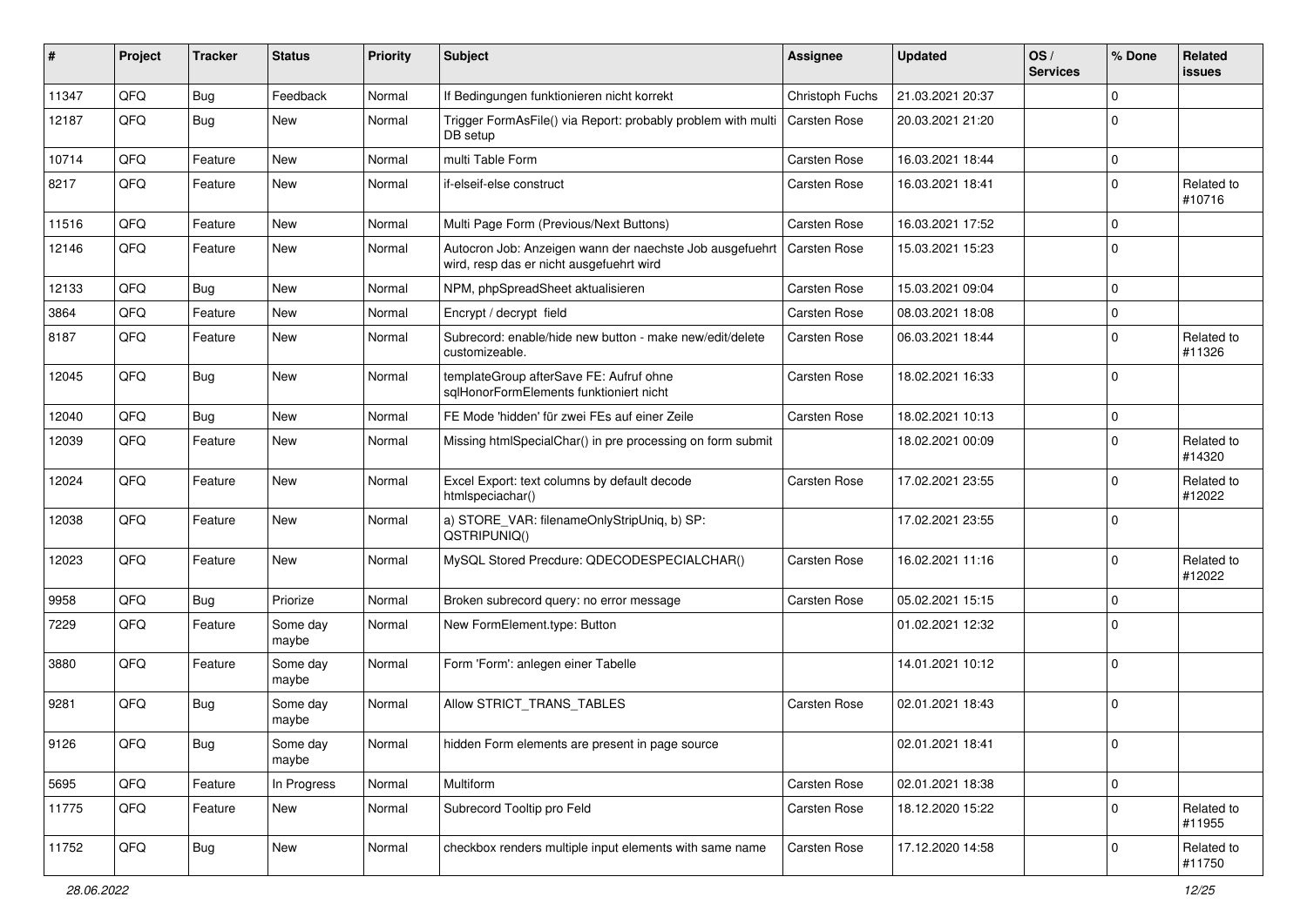| $\sharp$ | Project | <b>Tracker</b> | <b>Status</b>     | <b>Priority</b> | <b>Subject</b>                                                                      | <b>Assignee</b>     | <b>Updated</b>   | OS/<br><b>Services</b> | % Done      | Related<br><b>issues</b>                                             |
|----------|---------|----------------|-------------------|-----------------|-------------------------------------------------------------------------------------|---------------------|------------------|------------------------|-------------|----------------------------------------------------------------------|
| 11716    | QFQ     | Feature        | <b>New</b>        | Normal          | Form an beliebiger Stelle im Report anzeigen                                        |                     | 09.12.2020 09:47 |                        | $\mathbf 0$ |                                                                      |
| 11715    | QFQ     | Bug            | New               | Normal          | acceptZeroAsRequired and requiredOffButMark do not<br>coincide                      |                     | 08.12.2020 12:13 |                        | $\mathbf 0$ |                                                                      |
| 11695    | QFQ     | Bug            | <b>New</b>        | Normal          | MultiForm required FE Error                                                         | Carsten Rose        | 04.12.2020 13:34 |                        | $\mathbf 0$ |                                                                      |
| 11534    | QFQ     | Feature        | New               | Normal          | Report: Action on selected rows - Table batchprocessing<br>feature                  |                     | 18.11.2020 08:15 |                        | $\Omega$    |                                                                      |
| 11535    | QFQ     | Feature        | <b>New</b>        | Normal          | Ability to create SQL columns in frontend QFQ forms                                 |                     | 17.11.2020 12:11 |                        | $\mathbf 0$ |                                                                      |
| 11523    | QFQ     | Feature        | New               | Normal          | Mit dynamic Update erkennen, ob Upload gemacht wurde                                | Carsten Rose        | 13.11.2020 15:07 |                        | $\mathbf 0$ | Related to<br>#9533                                                  |
| 11522    | QFQ     | <b>Bug</b>     | <b>New</b>        | Normal          | Aus/Einblenden von Reitern                                                          |                     | 13.11.2020 14:58 |                        | $\mathbf 0$ |                                                                      |
| 10937    | QFQ     | <b>Bug</b>     | <b>New</b>        | Normal          | Fehler mit abhängigen Select- Feldern beim Positionieren                            | Carsten Rose        | 12.11.2020 23:45 |                        | $\mathbf 0$ |                                                                      |
| 10759    | QFQ     | Bug            | <b>New</b>        | Normal          | emptyMeansNull - Feld falsch aktualisiert                                           |                     | 12.11.2020 23:45 |                        | $\mathbf 0$ |                                                                      |
| 10704    | QFQ     | Bug            | New               | Normal          | wkhtml problem rendering fullCalendar.js / fabric.js >><br>successor: puppeteer     | Carsten Rose        | 12.11.2020 23:45 |                        | $\mathbf 0$ | Related to<br>#5024,<br>Related to<br>#4650,<br>Related to<br>#10715 |
| 10588    | QFQ     | Bug            | <b>New</b>        | Normal          | typeahed Tag: Doku anpassen                                                         | Carsten Rose        | 12.11.2020 23:45 |                        | $\mathbf 0$ |                                                                      |
| 11504    | QFQ     | Feature        | New               | Normal          | Dynamic Update: Button text update for 'Save',' Close' &<br>'Delete'                | <b>Carsten Rose</b> | 12.11.2020 23:44 |                        | $\Omega$    |                                                                      |
| 11239    | QFQ     | Bug            | New               | Normal          | Radiobutton (plain): horizontales Rendern abhängig vom<br>Datentyp in der Datenbank | Carsten Rose        | 30.09.2020 18:37 |                        | $\mathbf 0$ |                                                                      |
| 11076    | QFQ     | Feature        | In Progress       | Normal          | SELECT  AS websocket                                                                | Carsten Rose        | 30.08.2020 17:49 |                        | $\mathbf 0$ |                                                                      |
| 11080    | QFQ     | Feature        | New               | Normal          | Send MQTT messages                                                                  | Carsten Rose        | 29.08.2020 19:49 |                        | $\mathbf 0$ |                                                                      |
| 10996    | QFQ     | Feature        | New               | Normal          | Download video via sip: no seek                                                     | Carsten Rose        | 12.08.2020 14:18 |                        | $\mathbf 0$ |                                                                      |
| 10976    | QFQ     | Feature        | New               | Normal          | Excel Export Verbesserungen                                                         | Carsten Rose        | 06.08.2020 10:56 |                        | $\mathbf 0$ |                                                                      |
| 10890    | QFQ     | <b>Bug</b>     | <b>New</b>        | Normal          | AutoCron hangs                                                                      |                     | 20.07.2020 13:56 |                        | $\mathbf 0$ |                                                                      |
| 10874    | QFQ     | Feature        | New               | Normal          | Erstellen eines Foreign Keys in der Tabelle "FormElement"                           |                     | 13.07.2020 10:11 |                        | $\mathbf 0$ |                                                                      |
| 10819    | QFQ     | Feature        | New               | Normal          | Persistent SIP - second try                                                         | Carsten Rose        | 29.06.2020 23:02 |                        | $\Omega$    | Related to<br>#6261                                                  |
| 10763    | QFQ     | Feature        | New               | Normal          | form accessed and submitted despite logout?                                         |                     | 16.06.2020 11:43 |                        | $\pmb{0}$   |                                                                      |
| 3432     | QFQ     | Feature        | New               | Normal          | subrecord: dynamicUpdate                                                            | Carsten Rose        | 11.06.2020 21:10 |                        | $\mathbf 0$ | Related to<br>#5691                                                  |
| 10738    | QFQ     | Feature        | Some day<br>maybe | Normal          | CORS headers for external API requests                                              |                     | 10.06.2020 14:00 |                        | $\mathbf 0$ |                                                                      |
| 10005    | QFQ     | Feature        | Priorize          | Normal          | Report / special column name:  AS calendar                                          | Carsten Rose        | 03.06.2020 17:28 |                        | $\pmb{0}$   |                                                                      |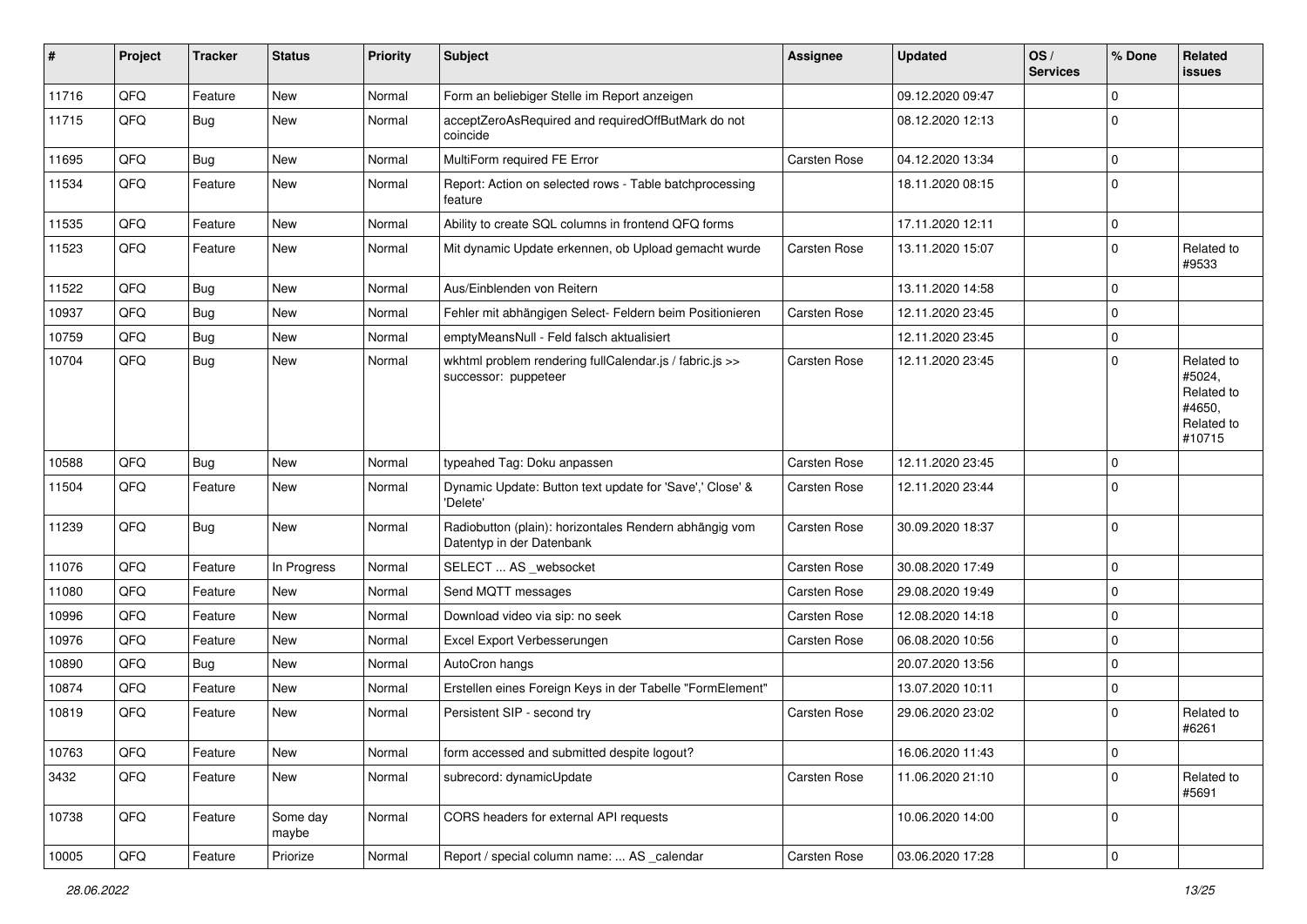| ∦     | Project | <b>Tracker</b> | <b>Status</b> | <b>Priority</b> | <b>Subject</b>                                                                                     | Assignee       | <b>Updated</b>   | OS/<br><b>Services</b> | % Done      | Related<br><b>issues</b>                                             |
|-------|---------|----------------|---------------|-----------------|----------------------------------------------------------------------------------------------------|----------------|------------------|------------------------|-------------|----------------------------------------------------------------------|
| 10658 | QFQ     | Bug            | New           | Normal          | processReadOnly broken                                                                             | Carsten Rose   | 27.05.2020 17:55 |                        | $\mathbf 0$ |                                                                      |
| 5345  | QFQ     | Feature        | <b>New</b>    | Normal          | Report: UPDATE / INSERT / DELETE statements should<br>trigger subqueries, depending on the result. | Carsten Rose   | 27.05.2020 16:11 |                        | $\mathbf 0$ |                                                                      |
| 10593 | QFQ     | Feature        | <b>New</b>    | Normal          | label2: text behind input element                                                                  | Carsten Rose   | 16.05.2020 10:57 |                        | $\mathbf 0$ |                                                                      |
| 5559  | QFQ     | Bug            | <b>New</b>    | Normal          | FE.type = Upload: 'accept' might contain variables                                                 | Carsten Rose   | 11.05.2020 21:23 |                        | $\mathbf 0$ |                                                                      |
| 10443 | QFQ     | Feature        | In Progress   | Normal          | Konzept_api / _live                                                                                | Carsten Rose   | 07.05.2020 09:39 |                        | $\mathbf 0$ |                                                                      |
| 10384 | QFQ     | Feature        | <b>New</b>    | Normal          | Parameter Exchange QFQ Instances                                                                   |                | 07.05.2020 09:38 |                        | $\mathbf 0$ |                                                                      |
| 10322 | QFQ     | Bug            | <b>New</b>    | Normal          | FormElement / Radio: missing column 'enum' >> FE not<br>reported                                   | Carsten Rose   | 07.05.2020 09:37 |                        | $\mathbf 0$ |                                                                      |
| 10124 | QFQ     | Feature        | Feedback      | Normal          | gfg AAI-Login                                                                                      | Karin Niffeler | 07.05.2020 09:36 |                        | $\mathbf 0$ |                                                                      |
| 10119 | QFQ     | Feature        | New           | Normal          | Dropdown (selectlist) & TypeAhead: format and catagorize<br>list                                   | Carsten Rose   | 07.05.2020 09:36 |                        | $\mathbf 0$ |                                                                      |
| 10082 | QFQ     | Bug            | New           | Normal          | FE.type=SELECT - 'sanatize' Class                                                                  | Carsten Rose   | 07.05.2020 09:36 |                        | $\mathbf 0$ | Related to<br>#10081                                                 |
| 4050  | QFQ     | Feature        | New           | Normal          | sql.log: 1) FormElement ID which causes a specific action,<br>2) Result in the same row.           | Carsten Rose   | 15.04.2020 11:35 |                        | $\mathbf 0$ | Related to<br>#5458                                                  |
| 10324 | QFQ     | <b>Bug</b>     | New           | Normal          | Excel Export mit Template funktioniert nur, wenn Template<br>vor uid kommt                         |                | 30.03.2020 11:20 |                        | $\mathbf 0$ | Related to<br>#10257                                                 |
| 10003 | QFQ     | Feature        | Priorize      | Normal          | fieldset: stronger visualize group                                                                 | Benjamin Baer  | 12.02.2020 08:13 |                        | $\mathbf 0$ |                                                                      |
| 10015 | QFQ     | Feature        | Priorize      | Normal          | Monospace in Textarea                                                                              | Carsten Rose   | 03.02.2020 13:40 |                        | $\mathbf 0$ |                                                                      |
| 9811  | QFQ     | Feature        | New           | Normal          | Report: tag every n'th row                                                                         | Carsten Rose   | 01.02.2020 23:22 |                        | $\mathbf 0$ |                                                                      |
| 9783  | QFQ     | Bug            | <b>New</b>    | Normal          | Email with special characters                                                                      | Carsten Rose   | 01.02.2020 23:22 |                        | $\mathbf 0$ |                                                                      |
| 9781  | QFQ     | Feature        | <b>New</b>    | Normal          | Button: CSS class to make buttons smaller                                                          | Carsten Rose   | 01.02.2020 23:22 |                        | $\mathbf 0$ |                                                                      |
| 9707  | QFQ     | Feature        | <b>New</b>    | Normal          | SIP security: encode pageld and check pageld on decode                                             | Carsten Rose   | 01.02.2020 23:22 |                        | $\mathbf 0$ |                                                                      |
| 9706  | QFQ     | Feature        | New           | Normal          | Multi File Upload (hidden template group)                                                          | Carsten Rose   | 01.02.2020 23:22 |                        | $\mathbf 0$ | Related to<br>#7521,<br>Related to<br>#5562,<br>Related to<br>#13330 |
| 9537  | QFQ     | Feature        | New           | Normal          | FormEditor: Edit fieldset in FrontEnd                                                              | Carsten Rose   | 01.02.2020 23:22 |                        | 0           |                                                                      |
| 9533  | QFQ     | <b>Bug</b>     | New           | Normal          | FE.type=upload: Check in 'beforeSave' if upload is given                                           | Carsten Rose   | 01.02.2020 23:22 |                        | $\pmb{0}$   | Related to<br>#11523                                                 |
| 9352  | QFQ     | Feature        | New           | Normal          | FE 'Native' fire slaveld, sqlAfter, sqlIns                                                         | Carsten Rose   | 01.02.2020 23:22 |                        | $\mathbf 0$ |                                                                      |
| 9317  | QFQ     | <b>Bug</b>     | New           | Normal          | FE.type=note: with dynamic show/hidden an empty label<br>causes trouble                            | Carsten Rose   | 01.02.2020 23:22 |                        | 0           |                                                                      |
| 9208  | QFG     | Feature        | New           | Normal          | Manage 'recent' records                                                                            | Carsten Rose   | 01.02.2020 23:22 |                        | $\pmb{0}$   |                                                                      |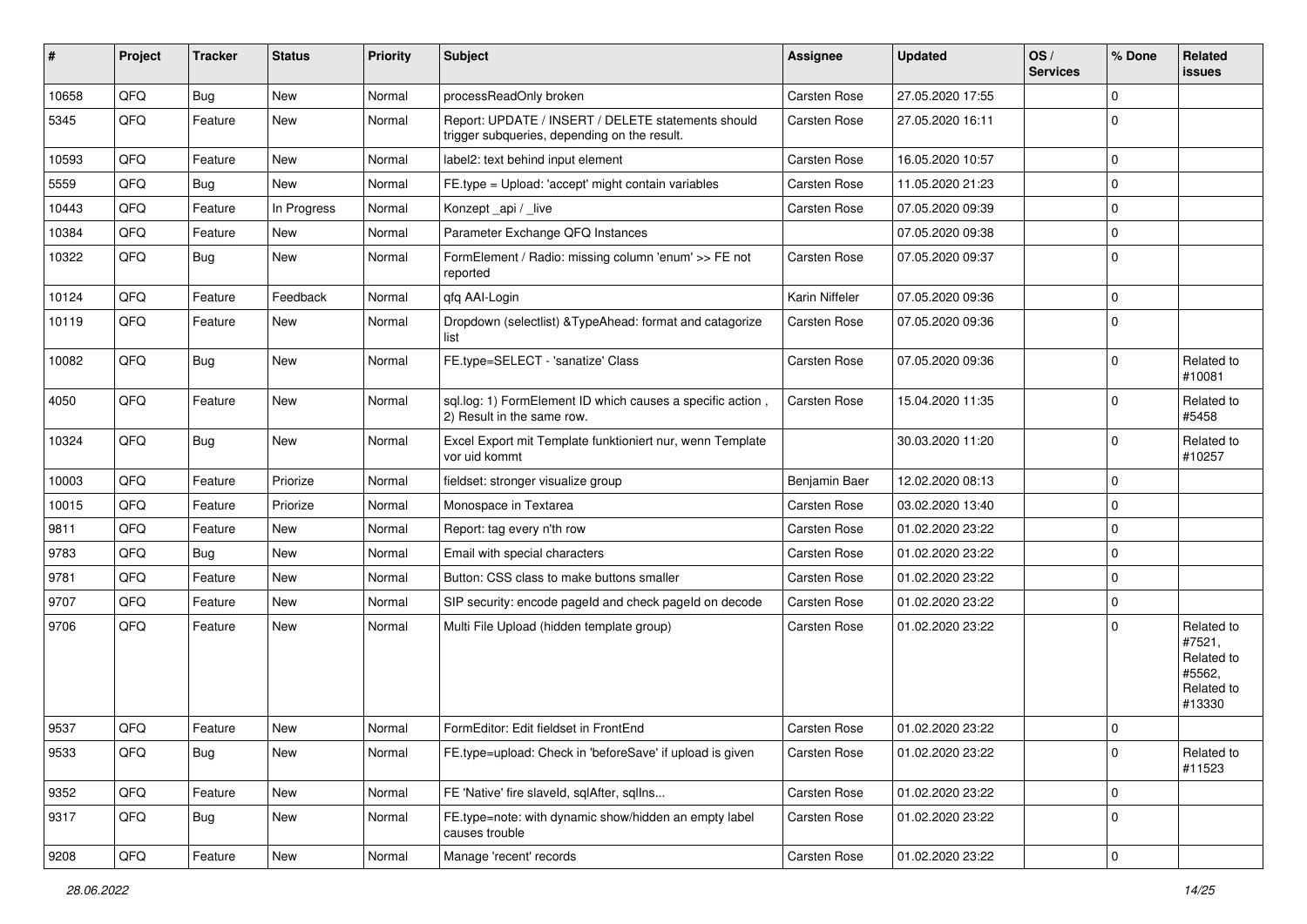| ∦    | Project | <b>Tracker</b> | <b>Status</b>     | <b>Priority</b> | <b>Subject</b>                                                                                         | <b>Assignee</b> | <b>Updated</b>   | OS/<br><b>Services</b> | % Done      | <b>Related</b><br>issues |
|------|---------|----------------|-------------------|-----------------|--------------------------------------------------------------------------------------------------------|-----------------|------------------|------------------------|-------------|--------------------------|
| 9177 | QFQ     | <b>Bug</b>     | <b>New</b>        | Normal          | Bug? QFQ tries to save an action FE, which has real<br>existing column name                            | Carsten Rose    | 01.02.2020 23:22 |                        | 0           |                          |
| 9136 | QFQ     | Feature        | New               | Normal          | Create ZIP files with dynamic PDFs                                                                     | Carsten Rose    | 01.02.2020 23:22 |                        | $\mathbf 0$ |                          |
| 9130 | QFQ     | Feature        | Some day<br>maybe | Normal          | tablesorter: Automatic Row numbering / Zeilenummer                                                     | Benjamin Baer   | 01.02.2020 23:22 |                        | $\Omega$    |                          |
| 9129 | QFQ     | Feature        | New               | Normal          | sqlValidate: Message as notification, not as error                                                     | Carsten Rose    | 01.02.2020 23:22 |                        | $\mathbf 0$ | Related to<br>#9128      |
| 9128 | QFQ     | Feature        | New               | Normal          | Error Message: not replaced variables- a) replace back to<br>'{{', b) underline                        | Carsten Rose    | 01.02.2020 23:22 |                        | 0           | Related to<br>#9129      |
| 9127 | QFQ     | Bug            | New               | Normal          | Error Message: change 'roll over' color - text not readable                                            | Carsten Rose    | 01.02.2020 23:22 |                        | $\mathbf 0$ |                          |
| 9077 | QFQ     | Bug            | New               | Normal          | typeAheadSql: report broken SQL                                                                        | Carsten Rose    | 01.02.2020 23:22 |                        | 0           |                          |
| 8975 | QFQ     | Feature        | New               | Normal          | Report Notation: 2.0                                                                                   | Carsten Rose    | 01.02.2020 23:22 |                        | $\mathbf 0$ | Related to<br>#8963      |
| 8806 | QFQ     | Feature        | New               | Normal          | SQL Function nl2br                                                                                     | Carsten Rose    | 01.02.2020 23:22 |                        | $\mathbf 0$ |                          |
| 8719 | QFQ     | Feature        | New               | Normal          | extraButtonLock: add support for 0/1                                                                   | Carsten Rose    | 01.02.2020 23:22 |                        | 0           |                          |
| 8336 | QFQ     | Feature        | New               | Normal          | Form > modified > Close New: a) Optional disable popup, b)<br>custom text, c) mode on save: close stay | Carsten Rose    | 01.02.2020 23:22 |                        | $\mathbf 0$ | Related to<br>#8335      |
| 8089 | QFQ     | Feature        | New               | Normal          | Copy/Paste for FormElements                                                                            | Carsten Rose    | 01.02.2020 23:22 |                        | $\mathbf 0$ |                          |
| 8049 | QFQ     | Bug            | New               | Normal          | FE.type=note, column 'value': text moves some pixel to top<br>after save                               | Carsten Rose    | 01.02.2020 23:22 |                        | $\mathbf 0$ |                          |
| 7924 | QFQ     | Feature        | New               | Normal          | Radio/Checkbox with Tooltip                                                                            | Carsten Rose    | 01.02.2020 23:22 |                        | 0           |                          |
| 7812 | QFQ     | Feature        | New               | Normal          | FE 'Subrecord' - new option 'subrecordShowFilter',<br>'subrecordPaging'                                | Carsten Rose    | 01.02.2020 23:22 |                        | $\mathbf 0$ |                          |
| 7795 | QFQ     | <b>Bug</b>     | <b>New</b>        | Normal          | Readonly Form: Typeahead-Felder                                                                        | Carsten Rose    | 01.02.2020 23:22 |                        | $\mathbf 0$ |                          |
| 7730 | QFQ     | Feature        | Priorize          | Normal          | SELECT Box: title in between                                                                           | Benjamin Baer   | 01.02.2020 23:22 |                        | $\pmb{0}$   |                          |
| 7685 | QFQ     | <b>Bug</b>     | New               | Normal          | Open FormElement from QFQ error message and save<br>modified record: error about missing {{formId:F}}  | Carsten Rose    | 01.02.2020 23:22 |                        | $\mathbf 0$ |                          |
| 7547 | QFQ     | <b>Bug</b>     | <b>New</b>        | Normal          | Error Message in afterSave: wrong parameter column<br>reported                                         | Carsten Rose    | 01.02.2020 23:22 |                        | $\mathbf 0$ |                          |
| 7524 | QFQ     | <b>Bug</b>     | New               | Normal          | QFQ throws a 'General Error' if 'fileadmin/protected/log/' is<br>not writeable                         | Carsten Rose    | 01.02.2020 23:22 |                        | $\mathbf 0$ |                          |
| 7520 | QFQ     | Feature        | New               | Normal          | QR Code:  AS _qr ( AS _link)                                                                           | Carsten Rose    | 01.02.2020 23:22 |                        | $\mathbf 0$ |                          |
| 7519 | QFQ     | Feature        | New               | Normal          | Select: Multi                                                                                          | Carsten Rose    | 01.02.2020 23:22 |                        | $\pmb{0}$   |                          |
| 7513 | QFQ     | <b>Bug</b>     | New               | Normal          | Radios not correct aligned                                                                             | Carsten Rose    | 01.02.2020 23:22 |                        | $\pmb{0}$   |                          |
| 7512 | QFQ     | <b>Bug</b>     | New               | Normal          | FE: inputType=number >> 'pattern' is not respected                                                     | Carsten Rose    | 01.02.2020 23:22 |                        | 0           |                          |
| 7109 | QFQ     | Feature        | New               | Normal          | Dynamic Updates: row/element hide                                                                      | Carsten Rose    | 01.02.2020 23:22 |                        | 0           | Has duplicate<br>#4081   |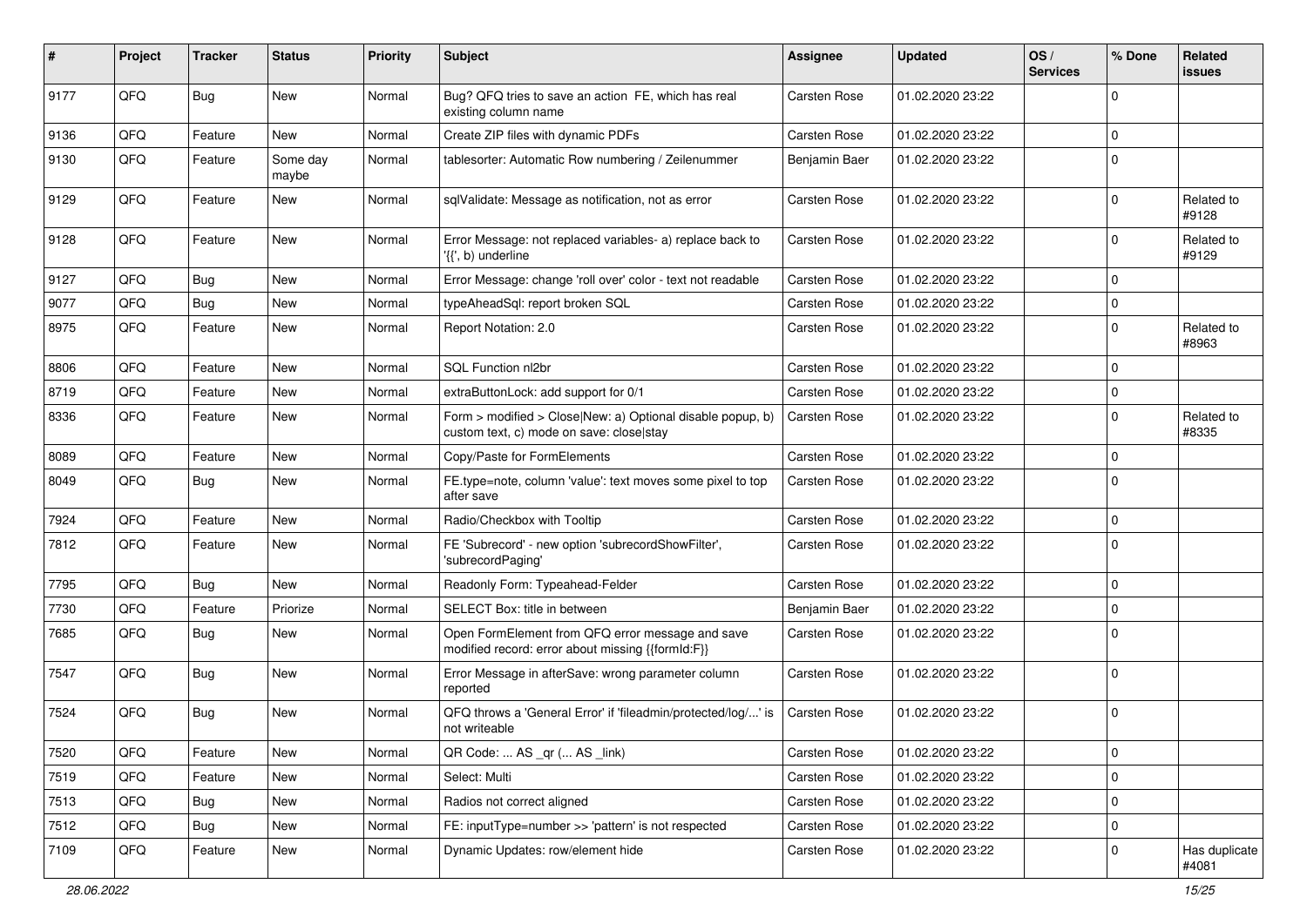| #    | Project | <b>Tracker</b> | <b>Status</b>     | <b>Priority</b> | <b>Subject</b>                                                                                                             | Assignee            | <b>Updated</b>   | OS/<br><b>Services</b> | % Done      | Related<br>issues    |
|------|---------|----------------|-------------------|-----------------|----------------------------------------------------------------------------------------------------------------------------|---------------------|------------------|------------------------|-------------|----------------------|
| 7002 | QFQ     | <b>Bug</b>     | <b>New</b>        | Normal          | Dynamic Update: row does not disappear / appear                                                                            | Carsten Rose        | 01.02.2020 23:22 |                        | $\mathbf 0$ |                      |
| 6250 | QFQ     | Feature        | In Progress       | Normal          | Enhance layout: a) Subrecord, b) Subrecord-Title                                                                           | <b>Carsten Rose</b> | 01.02.2020 23:22 |                        | $\Omega$    | Related to<br>#5391  |
| 4082 | QFQ     | Feature        | <b>New</b>        | Normal          | Dynamic Update: modeSql - useful default                                                                                   | Carsten Rose        | 01.02.2020 23:22 |                        | $\Omega$    |                      |
| 9602 | QFQ     | Feature        | New               | Normal          | Form definition as JSON                                                                                                    | <b>Carsten Rose</b> | 01.02.2020 23:21 |                        | $\Omega$    | Related to<br>#9600  |
| 7683 | QFQ     | Feature        | New               | Normal          | Special column names in '{{ SELECT  AS _link }}' should<br>be detected                                                     | Carsten Rose        | 01.02.2020 23:21 |                        | $\Omega$    |                      |
| 7681 | QFQ     | Feature        | <b>New</b>        | Normal          | Optional switch off 'check for modified record'                                                                            | Carsten Rose        | 01.02.2020 23:21 |                        | $\Omega$    |                      |
| 7574 | QFQ     | <b>Bug</b>     | <b>New</b>        | Normal          | Substitute error: form element not reported / dont parse<br>Form.note                                                      | Carsten Rose        | 01.02.2020 23:21 |                        | $\Omega$    |                      |
| 7521 | QFQ     | Feature        | <b>New</b>        | Normal          | TemplateGroup: fe.type=upload                                                                                              | <b>Carsten Rose</b> | 01.02.2020 23:21 |                        | $\mathbf 0$ | Related to<br>#9706  |
| 7481 | QFQ     | Feature        | <b>New</b>        | Normal          | Detect 'BaseUrl' automatically                                                                                             | <b>Carsten Rose</b> | 01.02.2020 23:21 |                        | $\mathbf 0$ |                      |
| 7342 | QFQ     | Feature        | New               | Normal          | add content = hide this                                                                                                    | Carsten Rose        | 01.02.2020 23:21 |                        | $\Omega$    |                      |
| 7280 | QFQ     | Feature        | <b>New</b>        | Normal          | recently used table                                                                                                        | Carsten Rose        | 01.02.2020 23:21 |                        | 0           |                      |
| 7261 | QFQ     | <b>Bug</b>     | <b>New</b>        | Normal          | Report pathFilename for user without path, only the filename                                                               | <b>Carsten Rose</b> | 01.02.2020 23:21 |                        | $\Omega$    |                      |
| 7239 | QFQ     | Feature        | New               | Normal          | TinyMCE: html tag whitelist                                                                                                | <b>Carsten Rose</b> | 01.02.2020 23:21 |                        | $\Omega$    | Related to<br>#14320 |
| 7219 | QFQ     | Bug            | <b>New</b>        | Normal          | typeSheadSql / typeAheadSqlPrefetch: change to curly<br>braces                                                             | Carsten Rose        | 01.02.2020 23:21 |                        | $\Omega$    |                      |
| 7175 | QFQ     | Feature        | <b>New</b>        | Normal          | Upload: md5 hash as filename                                                                                               | <b>Carsten Rose</b> | 01.02.2020 23:21 |                        | $\Omega$    |                      |
| 7119 | QFQ     | Feature        | <b>New</b>        | Normal          | Upload: scaleDownWidth, scaleDownHeight                                                                                    | Carsten Rose        | 01.02.2020 23:21 |                        | $\Omega$    |                      |
| 7102 | QFQ     | Feature        | <b>New</b>        | Normal          | Comment sign in report: '#' and '--'                                                                                       | Carsten Rose        | 01.02.2020 23:21 |                        | $\Omega$    |                      |
| 7099 | QFQ     | Feature        | New               | Normal          | Redesign FormEditor                                                                                                        | Carsten Rose        | 01.02.2020 23:21 |                        | $\mathbf 0$ |                      |
| 7014 | QFQ     | <b>Bug</b>     | <b>New</b>        | Normal          | Sending invalid emails succeeds when<br>debug.redirectAllMailTo is set                                                     | <b>Carsten Rose</b> | 01.02.2020 23:21 |                        | $\Omega$    |                      |
| 6972 | QFQ     | Feature        | Some day<br>maybe | Normal          | Fabric Clipboard / cross browser tab                                                                                       | Benjamin Baer       | 01.02.2020 23:21 |                        | $\Omega$    |                      |
| 6970 | QFQ     | Feature        | Some day<br>maybe | Normal          | tablesorter: default fuer 'sortReset' aendern von 'Ctrl' zu 'Alt'                                                          | Benjamin Baer       | 01.02.2020 23:21 |                        | $\Omega$    |                      |
| 6912 | QFQ     | Bug            | <b>New</b>        | Normal          | error Message Var 'deadline' already set in SIP - in Form<br>with FE.value={{deadline:R:::{{deadlinePeriod:Y}}}}           | <b>Carsten Rose</b> | 01.02.2020 23:21 |                        | $\Omega$    |                      |
| 6855 | QFQ     | Feature        | New               | Normal          | With {{feUser:U}}!={{feUser:T}}: Save / Delete: only possible<br>with {{feUserSave:U}}='yes' and '{{feUserDelete:U}}='yes' | Carsten Rose        | 01.02.2020 23:21 |                        | $\mathbf 0$ |                      |
| 6765 | QFQ     | Feature        | New               | Normal          | Moeglichkeit via QFQ eigene Logs zu schreiben                                                                              | <b>Carsten Rose</b> | 01.02.2020 23:21 |                        | $\Omega$    |                      |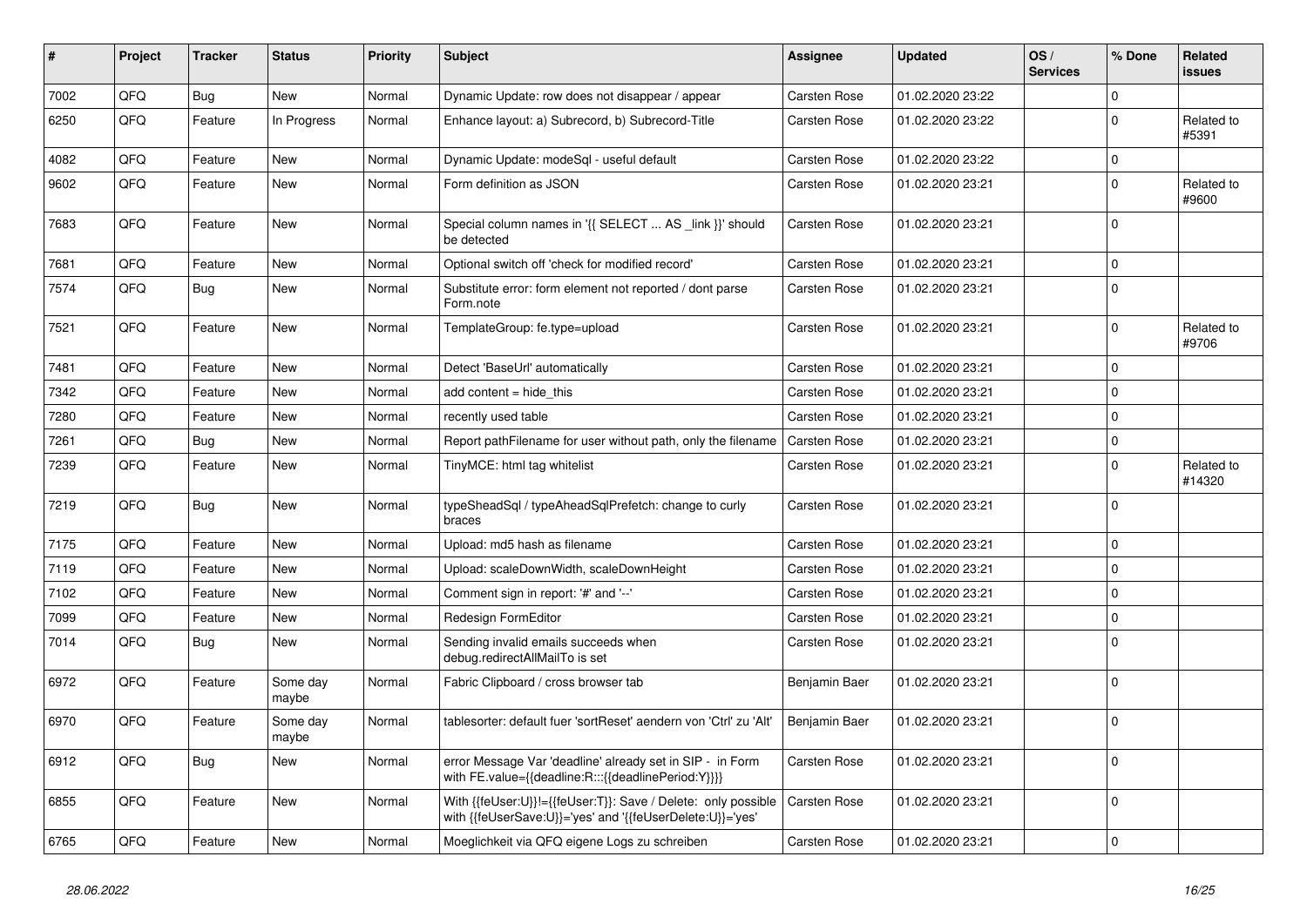| $\pmb{\sharp}$ | Project | <b>Tracker</b> | <b>Status</b>     | <b>Priority</b> | <b>Subject</b>                                                                                        | <b>Assignee</b> | <b>Updated</b>   | OS/<br><b>Services</b> | % Done      | Related<br><b>issues</b>                       |
|----------------|---------|----------------|-------------------|-----------------|-------------------------------------------------------------------------------------------------------|-----------------|------------------|------------------------|-------------|------------------------------------------------|
| 6677           | QFQ     | Bug            | <b>New</b>        | Normal          | Error message FE Action Element: no/wrong FE reference<br>who cause the problem.                      | Carsten Rose    | 01.02.2020 23:21 |                        | $\Omega$    |                                                |
| 6594           | QFQ     | Feature        | <b>New</b>        | Normal          | Excel: on download, check if there is a valid sip                                                     | Carsten Rose    | 01.02.2020 23:21 |                        | $\Omega$    |                                                |
| 6483           | QFQ     | <b>Bug</b>     | New               | Normal          | R Store funktioniert nicht bei 'Report Notation' im FE                                                | Carsten Rose    | 01.02.2020 23:21 |                        | $\mathbf 0$ |                                                |
| 6462           | QFQ     | Bug            | <b>New</b>        | Normal          | File Upload: Nutzlose Fehlermeldung wenn Datei zu gross                                               | Carsten Rose    | 01.02.2020 23:21 |                        | $\Omega$    | Related to<br>#6139                            |
| 6437           | QFQ     | Feature        | <b>New</b>        | Normal          | Neuer Mode Button bei FormElementen                                                                   | Carsten Rose    | 01.02.2020 23:21 |                        | $\mathbf 0$ | Related to<br>#9668.<br>Blocked by<br>#9678    |
| 6292           | QFQ     | Feature        | <b>New</b>        | Normal          | Download: File speichern mit Hash aber original Filename in<br>der Datenbank vermerken fuer Downloads | Carsten Rose    | 01.02.2020 23:21 |                        | $\Omega$    |                                                |
| 6289           | QFQ     | Feature        | <b>New</b>        | Normal          | Form: Loa                                                                                             | Carsten Rose    | 01.02.2020 23:21 |                        | $\Omega$    |                                                |
| 5576           | QFQ     | <b>Bug</b>     | New               | Normal          | Using MySQL 'DROP' requires privilege - wich is not really<br>necessary.                              | Carsten Rose    | 01.02.2020 23:21 |                        | $\mathbf 0$ |                                                |
| 5131           | QFQ     | Feature        | <b>New</b>        | Normal          | Activate Spin Gear ('wait/busy' indicator) via LINK attribute                                         | Carsten Rose    | 01.02.2020 23:21 |                        | $\mathbf 0$ |                                                |
| 4250           | QFQ     | Feature        | <b>New</b>        | Normal          | AutoCron in QFQ via PHP                                                                               | Carsten Rose    | 01.02.2020 23:21 |                        | $\Omega$    | Related to<br>#3292.<br>Related to<br>#3291    |
| 3547           | QFQ     | Bug            | <b>New</b>        | Normal          | FE of type 'note' causes writing of empty fields.                                                     | Carsten Rose    | 01.02.2020 23:21 |                        | $\mathbf 0$ |                                                |
| 3504           | QFQ     | Feature        | New               | Normal          | Logging: welche Action FEs werden wann wie ausgefuehrt                                                | Carsten Rose    | 01.02.2020 23:21 |                        | $\Omega$    | Related to<br>#5458.<br>Related to<br>#4092    |
| 5892           | QFQ     | Feature        | Some day<br>maybe | Normal          | QFQ should use T3 API to manipulate FE GROUP<br>membership                                            |                 | 01.02.2020 23:20 |                        | $\Omega$    |                                                |
| 5480           | QFQ     | Feature        | Some day<br>maybe | Normal          | QFQ: Dokumentation mit Screenshots versehen                                                           | Carsten Rose    | 01.02.2020 23:20 |                        | $\mathbf 0$ | Related to<br>#9879                            |
| 5452           | QFQ     | Feature        | Some day<br>maybe | Normal          | Thumbnails from PDF: bad quality                                                                      |                 | 01.02.2020 23:20 |                        | $\Omega$    |                                                |
| 4771           | QFQ     | <b>Bug</b>     | Some day<br>maybe | Normal          | qfq: select-down-values empty after save (edit-form for<br>program administrators)                    | Carsten Rose    | 01.02.2020 23:20 |                        | $\Omega$    | Related to<br>#4549, Has<br>duplicate<br>#4282 |
| 4719           | QFQ     | Feature        | Some day<br>maybe | Normal          | Custom Message in Client in case of 'Browser tab close,<br>modification will be lost'                 |                 | 01.02.2020 23:20 |                        | $\mathbf 0$ |                                                |
| 4659           | QFQ     | Bug            | Some day<br>maybe | Normal          | infoButtonExtra                                                                                       | Carsten Rose    | 01.02.2020 23:20 |                        | $\mathbf 0$ |                                                |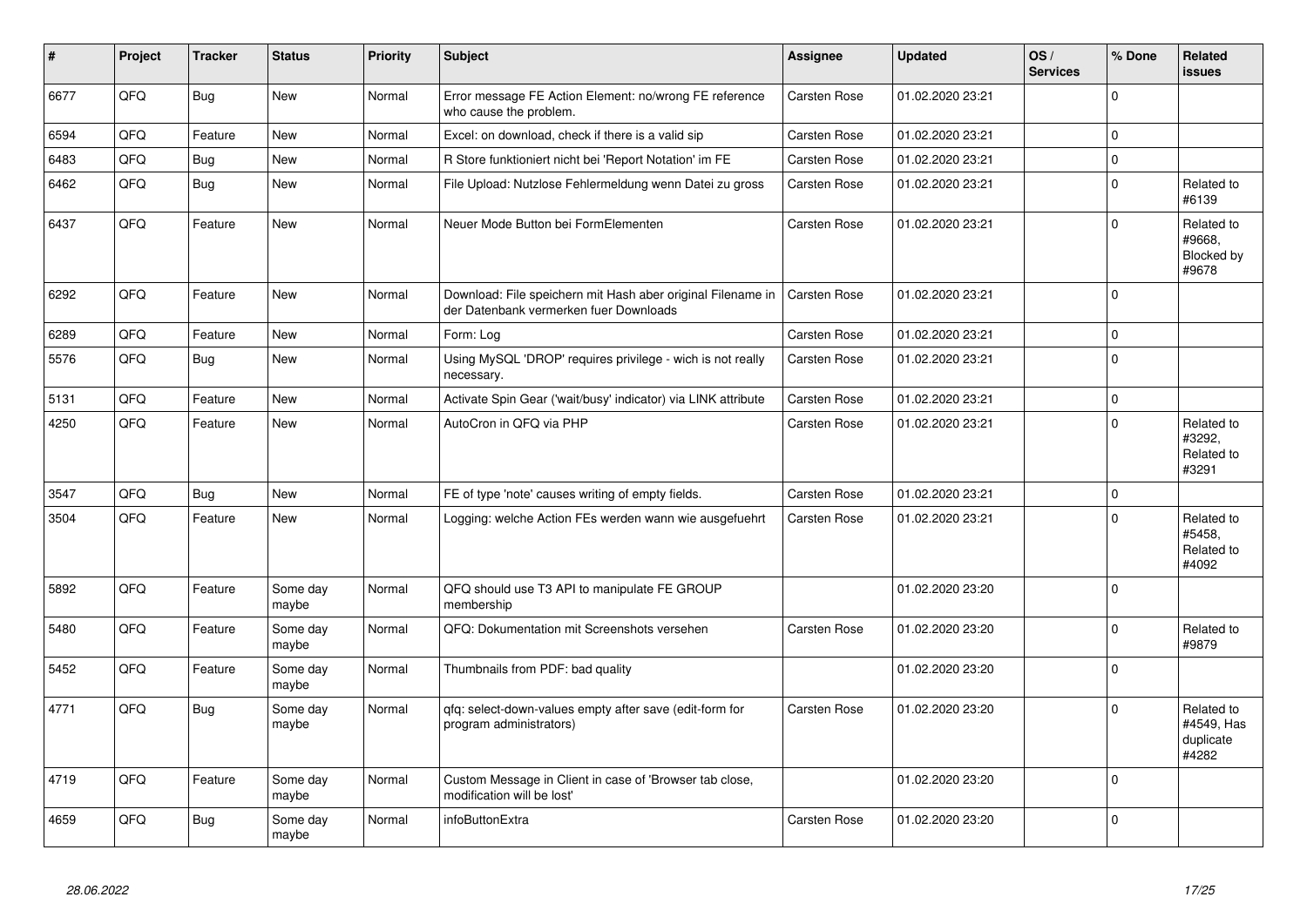| #    | Project | <b>Tracker</b> | <b>Status</b>     | <b>Priority</b> | <b>Subject</b>                                                                                                                                                | <b>Assignee</b> | <b>Updated</b>   | OS/<br><b>Services</b> | % Done      | Related<br>issues                           |
|------|---------|----------------|-------------------|-----------------|---------------------------------------------------------------------------------------------------------------------------------------------------------------|-----------------|------------------|------------------------|-------------|---------------------------------------------|
| 4650 | QFQ     | Feature        | Some day<br>maybe | Normal          | Convert html to doc/rtf                                                                                                                                       | Carsten Rose    | 01.02.2020 23:20 |                        | $\mathbf 0$ | Related to<br>#10704                        |
| 4640 | QFQ     | Feature        | Some day<br>maybe | Normal          | Rename System Forms                                                                                                                                           |                 | 01.02.2020 23:20 |                        | $\Omega$    |                                             |
| 4627 | QFQ     | Feature        | Some day<br>maybe | Normal          | dbupdate: all tables - check 'create', 'modified' if it is possible<br>to change to default 'CURRENT_TIMESTAMP' and modified<br>'ON UPDATE CURRENT_TIMESTAMP' |                 | 01.02.2020 23:20 |                        | 0           |                                             |
| 4626 | QFQ     | Feature        | Some day<br>maybe | Normal          | Mobile View: 'classBody=qfq-form-right' makes no sense                                                                                                        |                 | 01.02.2020 23:20 |                        | 0           |                                             |
| 4551 | QFQ     | Feature        | Some day<br>maybe | Normal          | Set 'pills' via dynamicUpdate to show/hide/disabled                                                                                                           |                 | 01.02.2020 23:20 |                        | 0           | Related to<br>#3752                         |
| 4549 | QFQ     | <b>Bug</b>     | Some day<br>maybe | Normal          | TemplateGroups: FE.type SELECT loose selected value<br>after save                                                                                             | Carsten Rose    | 01.02.2020 23:20 |                        | $\Omega$    | Related to<br>#4548,<br>Related to<br>#4771 |
| 4546 | QFQ     | <b>Bug</b>     | Some day<br>maybe | Normal          | NH: SIP storage is destroyed                                                                                                                                  |                 | 01.02.2020 23:20 |                        | $\Omega$    |                                             |
| 4536 | QFQ     | Feature        | Some day<br>maybe | Normal          | FE upload: problem with delete if mutliple uploads an<br>FE.name="                                                                                            |                 | 01.02.2020 23:20 |                        | 0           |                                             |
| 4446 | QFQ     | Feature        | Some day<br>maybe | Normal          | New FE get same feldContainerId as last modifed FE                                                                                                            |                 | 01.02.2020 23:20 |                        | $\Omega$    |                                             |
| 4443 | QFQ     | Feature        | Some day<br>maybe | Normal          | Form: multiple secondary tables                                                                                                                               |                 | 01.02.2020 23:20 |                        | 0           |                                             |
| 4365 | QFQ     | Feature        | Some day<br>maybe | Normal          | Multi Language: new way of config                                                                                                                             | Carsten Rose    | 01.02.2020 23:20 |                        | $\pmb{0}$   |                                             |
| 4343 | QFQ     | Feature        | Some day<br>maybe | Normal          | Link: Classifier to add 'attributes'                                                                                                                          | Carsten Rose    | 01.02.2020 23:20 |                        | $\mathbf 0$ | Related to<br>#14077                        |
| 7402 | QFQ     | <b>Bug</b>     | Some day<br>maybe | Normal          | thumbnail cache: outdated picture when permission denied<br>and permission resolved.                                                                          |                 | 01.02.2020 23:20 |                        | 0           |                                             |
| 7101 | QFQ     | <b>Bug</b>     | Some day<br>maybe | Normal          | 'form' in SIP and 'report' - breaks                                                                                                                           |                 | 01.02.2020 23:20 |                        | $\Omega$    |                                             |
| 5851 | QFQ     | Feature        | Some day<br>maybe | Normal          | Queue System implementieren: MQTT, RabbitMQ                                                                                                                   |                 | 01.02.2020 23:20 |                        | 0           | Related to<br>#5715                         |
| 5850 | QFQ     | Feature        | Some day<br>maybe | Normal          | Deployment: In QFQ Doc best practice fuer zeitgemaesses<br>Deployment beschreiben                                                                             |                 | 01.02.2020 23:20 |                        | $\mathbf 0$ |                                             |
| 5665 | QFQ     | Feature        | Some day<br>maybe | Normal          | Versuch das '{{!' nicht mehr noetig ist.                                                                                                                      | Carsten Rose    | 01.02.2020 23:20 |                        | $\pmb{0}$   | Related to<br>#7432,<br>Related to<br>#7434 |
| 5455 | QFQ     | Feature        | Some day<br>maybe | Normal          | Mail Redirects grld abhaengig                                                                                                                                 |                 | 01.02.2020 23:20 |                        | $\pmb{0}$   |                                             |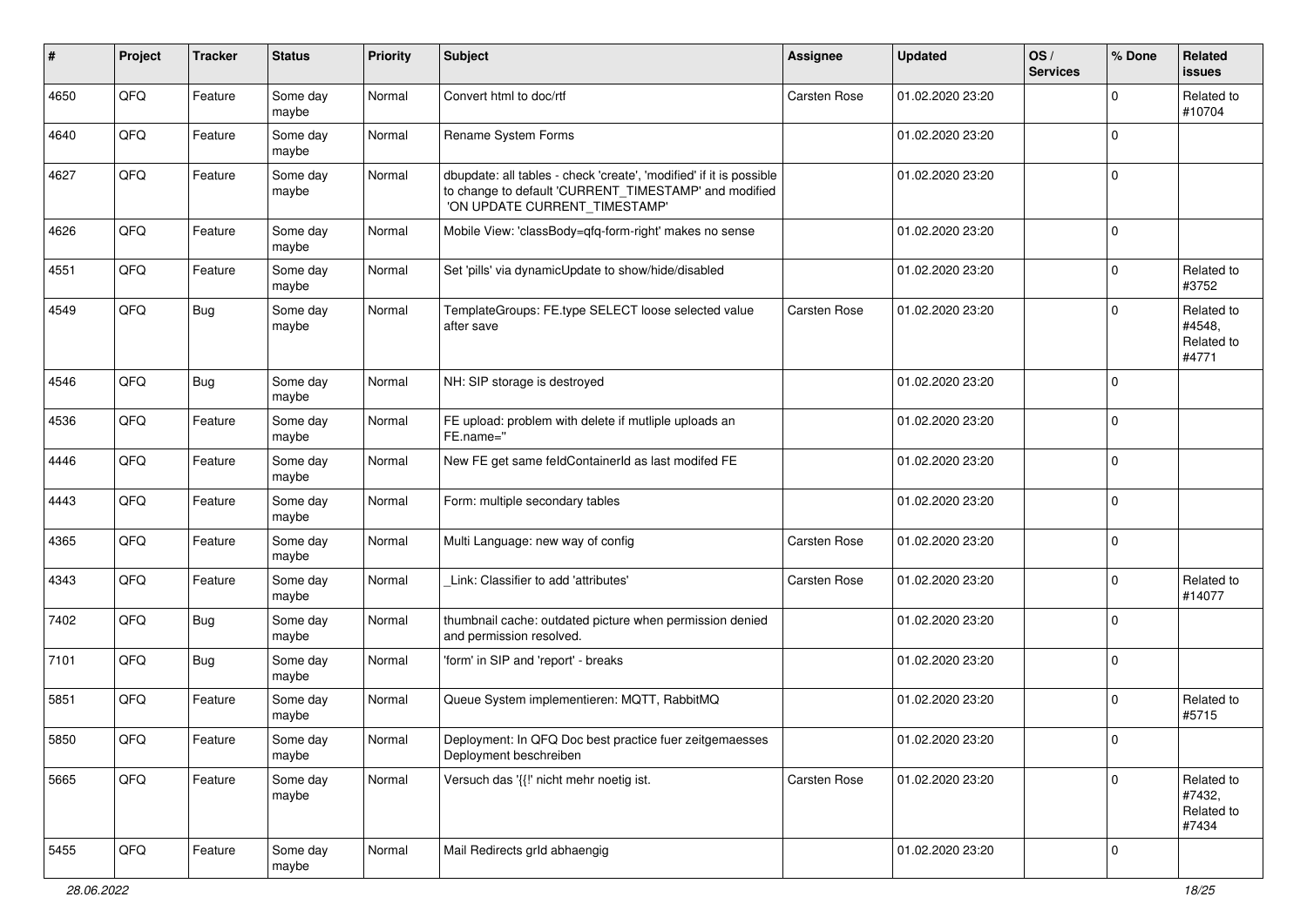| #    | Project | <b>Tracker</b> | <b>Status</b>     | <b>Priority</b> | <b>Subject</b>                                                                                                                                           | <b>Assignee</b> | <b>Updated</b>   | OS/<br><b>Services</b> | % Done    | Related<br>issues                           |
|------|---------|----------------|-------------------|-----------------|----------------------------------------------------------------------------------------------------------------------------------------------------------|-----------------|------------------|------------------------|-----------|---------------------------------------------|
| 5428 | QFQ     | Feature        | Some day<br>maybe | Normal          | secure thumbnail: late render on access.                                                                                                                 | Carsten Rose    | 01.02.2020 23:20 |                        | $\Omega$  |                                             |
| 5342 | QFQ     | Feature        | Some day<br>maybe | Normal          | link - with HTML Attributes                                                                                                                              |                 | 01.02.2020 23:20 |                        | $\Omega$  | Related to<br>#14077                        |
| 5024 | QFQ     | Feature        | Some day<br>maybe | Normal          | Fabric: Generate PDF with edits                                                                                                                          | Benjamin Baer   | 01.02.2020 23:20 |                        | $\Omega$  | Related to<br>#10704                        |
| 4816 | QFQ     | Feature        | Some day<br>maybe | Normal          | Templates for QFQ Reports (Tables, Radios, )                                                                                                             |                 | 01.02.2020 23:20 |                        | $\Omega$  |                                             |
| 4757 | QFQ     | Feature        | Some day<br>maybe | Normal          | Test subrecord: download links ok? Links ok?                                                                                                             | Carsten Rose    | 01.02.2020 23:20 |                        | $\Omega$  |                                             |
| 4652 | QFQ     | Feature        | Some day<br>maybe | Normal          | UZH CD: Weiterleitung auf benutzerdefinierte 403/404 Seite                                                                                               | Carsten Rose    | 01.02.2020 23:20 |                        | $\Omega$  |                                             |
| 4651 | QFQ     | <b>Bug</b>     | Some day<br>maybe | Normal          | "Loading document" Modal wird angezeigt bei uzhcd type=2<br>Ansicht                                                                                      | Carsten Rose    | 01.02.2020 23:20 |                        | $\Omega$  |                                             |
| 4454 | QFQ     | <b>Bug</b>     | Some day<br>maybe | Normal          | Required Elements: multiple elements in a row - whole row<br>marked if only one input is empty.                                                          | Benjamin Baer   | 01.02.2020 23:20 |                        | $\Omega$  |                                             |
| 4439 | QFQ     | Feature        | Some day<br>maybe | Normal          | Log: report all actions fired by an FE Element, incl. the<br>original directive (slaveld, sqllnsert, )                                                   |                 | 01.02.2020 23:20 |                        | $\Omega$  | Related to<br>#4432,<br>Related to<br>#5458 |
| 4435 | QFQ     | Feature        | Some day<br>maybe | Normal          | Report: striptags - specify allowed tags                                                                                                                 |                 | 01.02.2020 23:20 |                        | $\Omega$  |                                             |
| 4433 | QFQ     | Feature        | Some day<br>maybe | Normal          | Log when SIP will be destroyed by QFQ for any (security)<br>reason                                                                                       |                 | 01.02.2020 23:20 |                        | $\Omega$  | Related to<br>#4432,<br>Related to<br>#5458 |
| 4398 | QFQ     | <b>Bug</b>     | Some day<br>maybe | Normal          | Typeahead: mouse click in a prefilled input opens a single<br>item dropdown with the current value - click on it seems to<br>set the value, not the key. | Benjamin Baer   | 01.02.2020 23:20 |                        | $\Omega$  | Related to<br>#4457                         |
| 4330 | QFQ     | Feature        | Some day<br>maybe | Normal          | Error Message: report missing {{ / }} in sqlUpdate, sqlInsert,<br>sqlDelete, sqlAfter, sqlBefore in FE action elements.                                  | Carsten Rose    | 01.02.2020 23:20 |                        | $\Omega$  |                                             |
| 4328 | QFQ     | <b>Bug</b>     | Some day<br>maybe | Normal          | Error Message: Show FE name/number on problems in FE                                                                                                     | Carsten Rose    | 01.02.2020 23:20 |                        | $\Omega$  |                                             |
| 1234 | QFQ     | Feature        | Some day<br>maybe | Normal          | QF: Record numbering: Im Grid soll in Spalte 1 optional die<br>laufende Nummer der Records angezeigt werden.                                             |                 | 01.02.2020 23:20 |                        | $\Omega$  |                                             |
| 955  | QFQ     | Feature        | Some day<br>maybe | Normal          | QF: Notizen vor/nach dem Form                                                                                                                            |                 | 01.02.2020 23:20 |                        | $\Omega$  |                                             |
| 8056 | QFQ     | Feature        | Some day<br>maybe | Normal          | Termin Organisation (Reservation)                                                                                                                        |                 | 01.02.2020 23:19 |                        | $\pmb{0}$ | Related to<br>#8658                         |
| 7921 | QFQ     | Feature        | Some day<br>maybe | Normal          | Rest API Export: URL kuerzer machen                                                                                                                      |                 | 01.02.2020 23:19 |                        | 0         |                                             |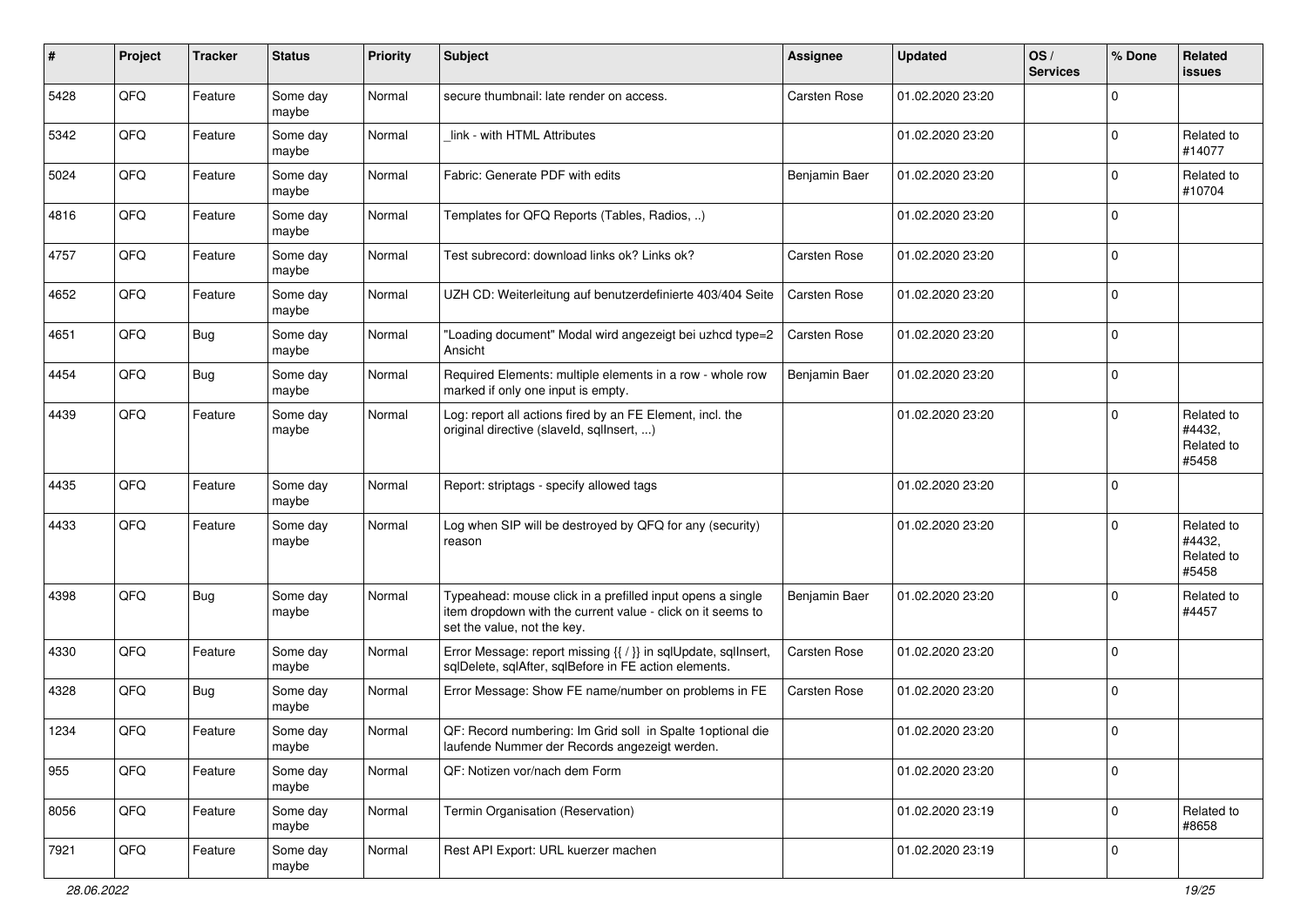| #    | Project | <b>Tracker</b> | <b>Status</b>     | <b>Priority</b> | <b>Subject</b>                                                                                                       | <b>Assignee</b> | <b>Updated</b>   | OS/<br><b>Services</b> | % Done      | Related<br><b>issues</b> |
|------|---------|----------------|-------------------|-----------------|----------------------------------------------------------------------------------------------------------------------|-----------------|------------------|------------------------|-------------|--------------------------|
| 7281 | QFQ     | Bug            | Some day<br>maybe | Normal          | Subrecords: on large screen separator line too short                                                                 |                 | 01.02.2020 23:19 |                        | $\Omega$    |                          |
| 7100 | QFQ     | Feature        | Some day<br>maybe | Normal          | Download: log access, max downloads, time limit                                                                      |                 | 01.02.2020 23:19 |                        | $\mathbf 0$ |                          |
| 6704 | QFQ     | Feature        | Some day<br>maybe | Normal          | Upload Mode: Bilder in Notizen rechts sollen aktuellen<br>Upload repräsentieren.                                     |                 | 01.02.2020 23:19 |                        | $\mathbf 0$ | Related to<br>#3264      |
| 6084 | QFQ     | Feature        | Some day<br>maybe | Normal          | New escape type: 'D' - convert date                                                                                  |                 | 01.02.2020 23:19 |                        | $\Omega$    |                          |
| 5991 | QFQ     | <b>Bug</b>     | Some day<br>maybe | Normal          | URLs with ' ' or long parameter are problematic                                                                      | Carsten Rose    | 01.02.2020 23:19 |                        | $\mathbf 0$ |                          |
| 5983 | QFQ     | Feature        | Some day<br>maybe | Normal          | Form Submit (save & update): normalize date/-time FE                                                                 | Carsten Rose    | 01.02.2020 23:19 |                        | $\mathbf 0$ |                          |
| 5923 | QFQ     | Feature        | Some day<br>maybe | Normal          | fillStoreSystemBySqlLate                                                                                             |                 | 01.02.2020 23:19 |                        | $\pmb{0}$   |                          |
| 5895 | QFQ     | Feature        | Some day<br>maybe | Normal          | Tutorial: List of all QFQ Features                                                                                   |                 | 01.02.2020 23:19 |                        | $\mathbf 0$ |                          |
| 5893 | QFQ     | Feature        | Some day<br>maybe | Normal          | Edit on double-click                                                                                                 |                 | 01.02.2020 23:19 |                        | $\mathbf 0$ | Related to<br>#5894      |
| 5877 | QFQ     | Bug            | Some day<br>maybe | Normal          | FE.type=note:bsColumn strange behaviour                                                                              |                 | 01.02.2020 23:19 |                        | $\mathbf 0$ |                          |
| 5852 | QFQ     | Feature        | Some day<br>maybe | Normal          | Logging: mail.log / sql.log - im FE anzeigen und via AJAX<br>aktualisieren                                           | Carsten Rose    | 01.02.2020 23:19 |                        | $\mathbf 0$ | Related to<br>#5885      |
| 5805 | QFQ     | Feature        | Some day<br>maybe | Normal          | TypeAHead SQL value instead of key stored                                                                            |                 | 01.02.2020 23:19 |                        | $\mathbf 0$ | Related to<br>#5444      |
| 5768 | QFQ     | Bug            | Some day<br>maybe | Normal          | {{pageLanguage:T}}' missing if QFQ is called via api                                                                 | Carsten Rose    | 01.02.2020 23:19 |                        | $\mathbf 0$ |                          |
| 5706 | QFQ     | <b>Bug</b>     | Some day<br>maybe | Normal          | upload: fileDestination needs to be sanatized                                                                        | Carsten Rose    | 01.02.2020 23:19 |                        | $\pmb{0}$   |                          |
| 5579 | QFQ     | Feature        | Some day<br>maybe | Normal          | Enhance Doc / Presentation: variable type 'link column type'                                                         | Carsten Rose    | 01.02.2020 23:19 |                        | $\Omega$    |                          |
| 5557 | QFQ     | Bug            | Some day<br>maybe | Normal          | Form load: STORE RECORD filled, but should be empty                                                                  | Carsten Rose    | 01.02.2020 23:19 |                        | $\mathbf 0$ |                          |
| 5389 | QFQ     | Feature        | Some day<br>maybe | Normal          | QFQ Design: Multline label / note                                                                                    | Benjamin Baer   | 01.02.2020 23:19 |                        | $\Omega$    |                          |
| 5132 | QFQ     | Feature        | Some day<br>maybe | Normal          | Error Message sendmail missing attachment: more details                                                              | Carsten Rose    | 01.02.2020 23:19 |                        | $\pmb{0}$   |                          |
| 5021 | QFQ     | Bug            | Some day<br>maybe | Normal          | FE.typ=extra - during save displays error 'datum2' already<br>filled in STORE_SIP - the value is stored nevertheless | Carsten Rose    | 01.02.2020 23:19 |                        | $\Omega$    | Related to<br>#3875      |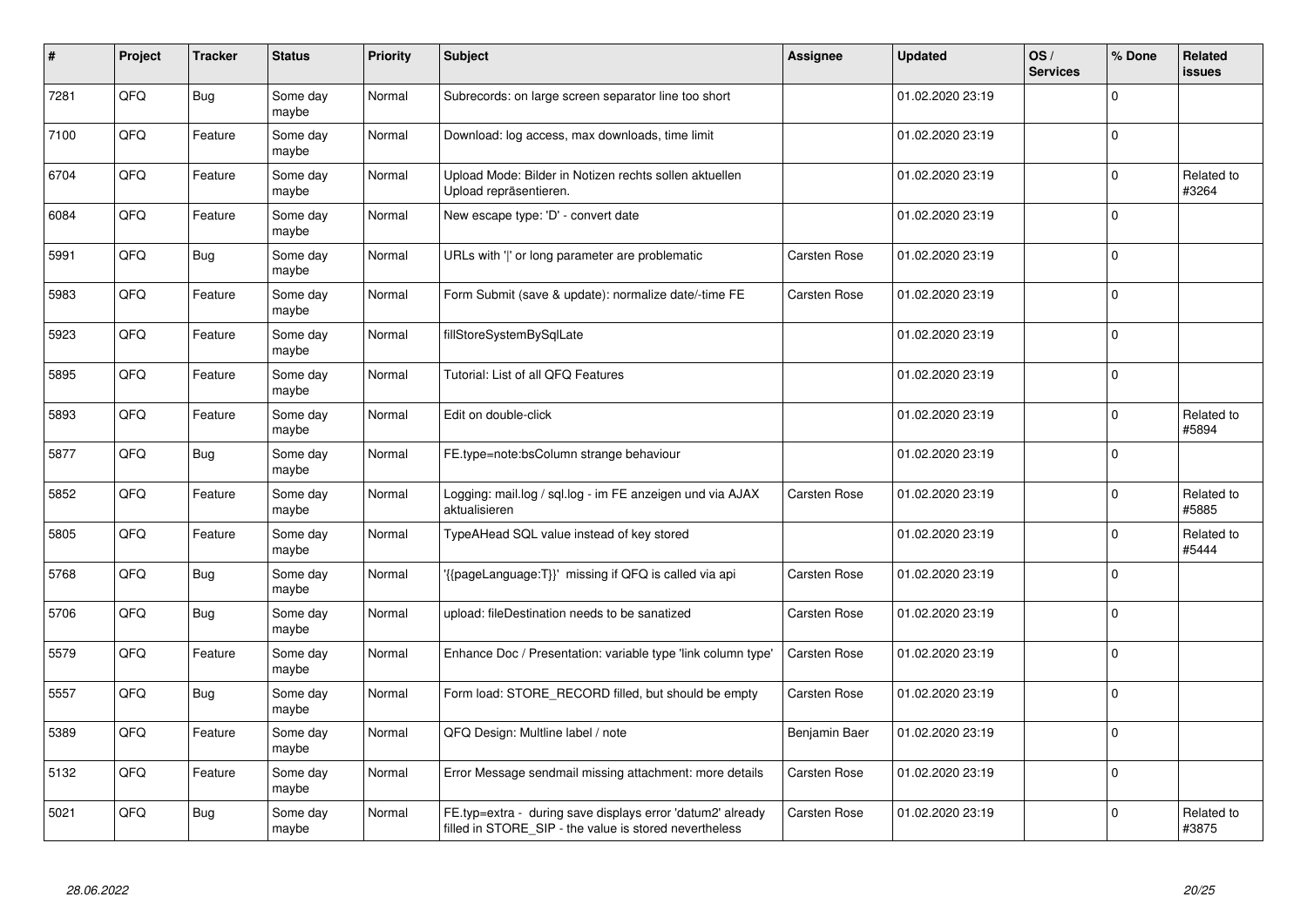| #     | Project | <b>Tracker</b> | <b>Status</b>     | <b>Priority</b> | <b>Subject</b>                                                                                                  | <b>Assignee</b> | <b>Updated</b>   | OS/<br><b>Services</b> | % Done      | Related<br><b>issues</b> |
|-------|---------|----------------|-------------------|-----------------|-----------------------------------------------------------------------------------------------------------------|-----------------|------------------|------------------------|-------------|--------------------------|
| 4872  | QFQ     | Feature        | Some day<br>maybe | Normal          | Fields of Typo3 page available in STORE_TYPO3                                                                   | Carsten Rose    | 01.02.2020 23:19 |                        | $\Omega$    |                          |
| 4869  | QFQ     | Feature        | Some day<br>maybe | Normal          | Dynamic Update (show, hide, readonly?, required?) for<br><b>Template Group Elements</b>                         | Carsten Rose    | 01.02.2020 23:19 |                        | $\Omega$    | Related to<br>#4865      |
| 4606  | QFQ     | Feature        | Some day<br>maybe | Normal          | link: qualifier to render bootstrap button                                                                      | Carsten Rose    | 01.02.2020 23:19 |                        | $\Omega$    |                          |
| 4583  | QFQ     | <b>Bug</b>     | Some day<br>maybe | Normal          | Dynamic Update bei TypeAhead Feldern                                                                            | Carsten Rose    | 01.02.2020 23:19 |                        | $\Omega$    |                          |
| 4528  | QFQ     | <b>Bug</b>     | Some day<br>maybe | Normal          | extraButtonLock mit SQLAhead Bug                                                                                | Carsten Rose    | 01.02.2020 23:19 |                        | $\Omega$    |                          |
| 4092  | QFQ     | <b>Bug</b>     | Some day<br>maybe | Normal          | 1) Logging verbessern wann welches FE warum ausgefuehrt<br>wird, 2) Documentation: Best Practice Template Group | Carsten Rose    | 01.02.2020 23:19 |                        | $\Omega$    | Related to<br>#3504      |
| 9968  | QFQ     | Feature        | Priorize          | Normal          | Tooltip in Links for Developer                                                                                  | Carsten Rose    | 01.02.2020 23:17 |                        | $\Omega$    |                          |
| 8277  | QFQ     | Feature        | Priorize          | Normal          | fe.parameter.default=                                                                                           | Carsten Rose    | 01.02.2020 23:17 |                        | $\Omega$    | Related to<br>#8113      |
| 9928  | QFQ     | Feature        | Priorize          | Normal          | SpecialColumnName: a) Deprecated: ' AS "_+tag " ', b)<br>New: ' AS "_ <tag1><tag2>"</tag2></tag1>               | Carsten Rose    | 01.02.2020 23:17 |                        | $\Omega$    | Related to<br>#9929      |
| 10014 | QFQ     | Feature        | <b>New</b>        | Normal          | Manual.rst: describe behaviour and process order of<br>fillStoreVar, slaveId, sqlBefore,                        | Carsten Rose    | 01.02.2020 22:31 |                        | $\Omega$    |                          |
| 9898  | QFQ     | <b>Bug</b>     | Feedback          | Normal          | Formular trotz Timeout gespeichert                                                                              | Benjamin Baer   | 01.02.2020 15:56 |                        | $\Omega$    |                          |
| 9855  | QFQ     | <b>Bug</b>     | <b>New</b>        | Normal          | <b>Required Check</b>                                                                                           |                 | 01.02.2020 15:56 |                        | $\Omega$    |                          |
| 9773  | QFQ     | <b>Bug</b>     | New               | Normal          | form.parameter.formModeGlobal=requiredOff                                                                       | Carsten Rose    | 01.02.2020 15:56 |                        | $\Omega$    |                          |
| 9535  | QFQ     | <b>Bug</b>     | Feedback          | Normal          | Report:  AS '_vertical' - column to wide - vertical >> rot45,<br>rot90                                          | Benjamin Baer   | 01.02.2020 15:56 |                        | $\Omega$    |                          |
| 9024  | QFQ     | Bug            | Some day<br>maybe | Normal          | QFQ Einarbeitung                                                                                                |                 | 01.02.2020 15:56 |                        | $\Omega$    |                          |
| 2643  | QFQ     | Bug            | Some day<br>maybe | Normal          | Zend / PHP Webinars anschauen                                                                                   | Carsten Rose    | 01.02.2020 15:56 |                        | $\Omega$    |                          |
| 9983  | QFQ     | Feature        | <b>New</b>        | Normal          | Report Notation: new keyword 'range'                                                                            | Carsten Rose    | 01.02.2020 15:55 |                        | $\mathbf 0$ |                          |
| 9975  | QFQ     | <b>Bug</b>     | Priorize          | Normal          | Dropdown Menu: 'r:3' broken                                                                                     | Carsten Rose    | 01.02.2020 10:13 |                        | $\Omega$    |                          |
| 9947  | QFQ     | Bug            | Priorize          | Normal          | Unwanted error message if missing 'typeAheadSqlPrefetch'                                                        | Carsten Rose    | 01.02.2020 10:13 |                        | $\Omega$    |                          |
| 9900  | QFQ     | Feature        | Priorize          | Normal          | Generic API Call: tt-content record >> JSON                                                                     | Carsten Rose    | 01.02.2020 10:13 |                        | $\Omega$    |                          |
| 9862  | QFQ     | Bug            | Priorize          | Normal          | Failed writing to sql mail qfq.log should throw an exception                                                    | Carsten Rose    | 01.02.2020 10:13 |                        | $\Omega$    |                          |
| 8585  | QFQ     | Feature        | Priorize          | Normal          | Enhance Error message for 'unknown form'                                                                        | Carsten Rose    | 01.02.2020 10:13 |                        | $\Omega$    |                          |
| 8584  | QFQ     | Feature        | Priorize          | Normal          | FE 'Action' - never assign to Container (except Template<br>Group)                                              | Carsten Rose    | 01.02.2020 10:13 |                        | $\Omega$    |                          |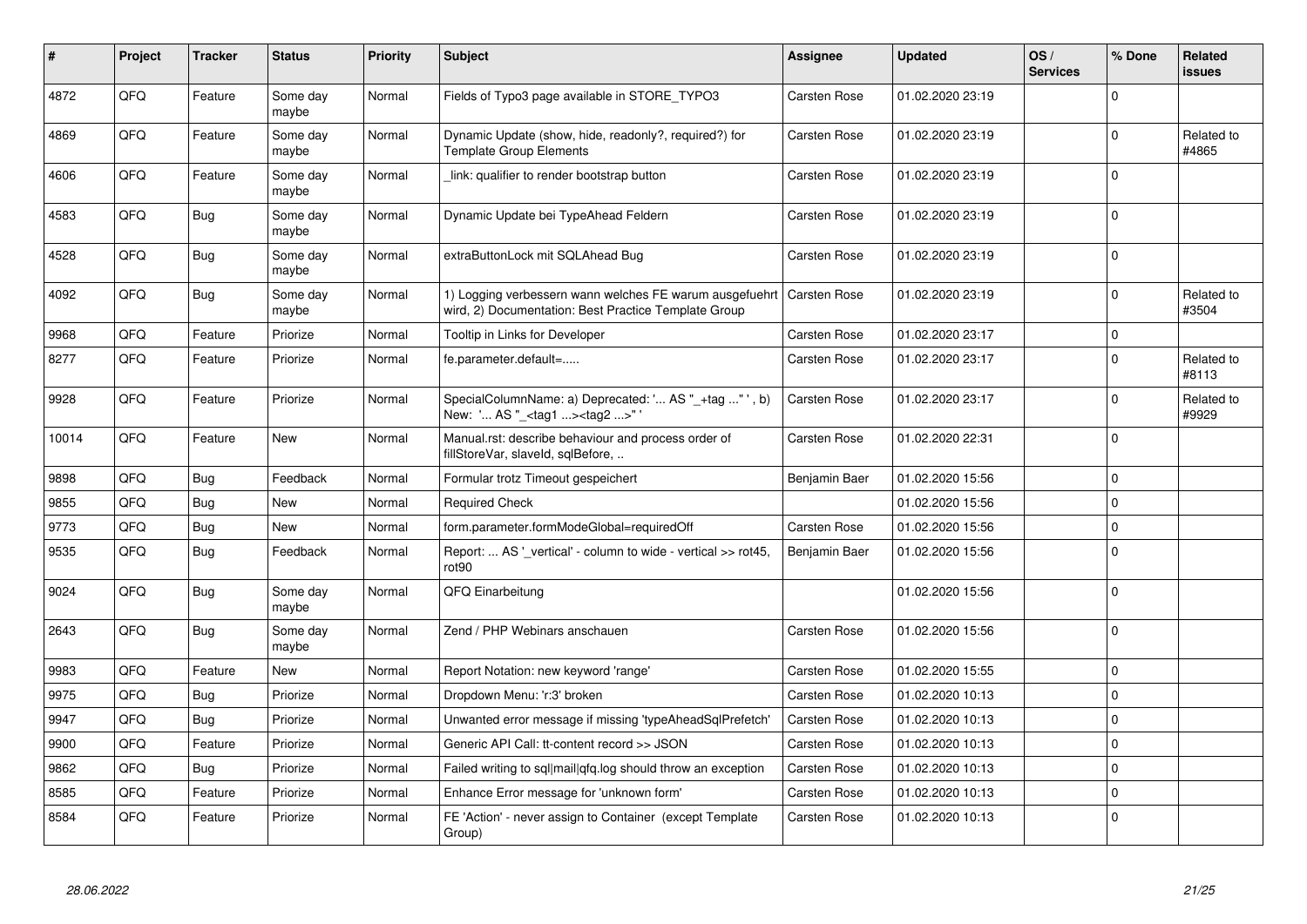| ∦    | Project | <b>Tracker</b> | <b>Status</b> | <b>Priority</b> | <b>Subject</b>                                                                                                                        | Assignee            | <b>Updated</b>   | OS/<br><b>Services</b> | % Done      | Related<br><b>issues</b> |
|------|---------|----------------|---------------|-----------------|---------------------------------------------------------------------------------------------------------------------------------------|---------------------|------------------|------------------------|-------------|--------------------------|
| 8037 | QFQ     | <b>Bug</b>     | Priorize      | Normal          | FE.type=upload (advanced mode): {{slaveld:V}} missing<br>during dynamic update                                                        | <b>Carsten Rose</b> | 01.02.2020 10:13 |                        | $\Omega$    |                          |
| 8034 | QFQ     | Feature        | Priorize      | Normal          | FormElement 'data': 22.22.2222 should not be accepted                                                                                 | <b>Carsten Rose</b> | 01.02.2020 10:13 |                        | $\mathbf 0$ |                          |
| 7656 | QFQ     | Bug            | Priorize      | Normal          | FE with required, 'pattern' and 'extraButtonLock': always<br>complain about missing value                                             | Carsten Rose        | 01.02.2020 10:13 |                        | $\Omega$    |                          |
| 7630 | QFQ     | Feature        | Priorize      | Normal          | detailed error message for simple upload                                                                                              | Carsten Rose        | 01.02.2020 10:13 |                        | $\Omega$    |                          |
| 7616 | QFQ     | <b>Bug</b>     | Priorize      | Normal          | Selectlist with Enum & Dynamic Update                                                                                                 | Carsten Rose        | 01.02.2020 10:13 |                        | $\pmb{0}$   |                          |
| 7522 | QFQ     | Feature        | Priorize      | Normal          | Inserting default index.html to folder (Avoid Apache<br>Indexing)                                                                     | <b>Carsten Rose</b> | 01.02.2020 10:13 |                        | $\mathbf 0$ |                          |
| 7290 | QFQ     | Feature        | Priorize      | Normal          | FormEditor: title as textarea if LEN(title)>60                                                                                        | Carsten Rose        | 01.02.2020 10:13 |                        | $\mathbf 0$ | Blocked by<br>#7682      |
| 7217 | QFQ     | Feature        | Priorize      | Normal          | Download: notice User if `_sip=?` is missing                                                                                          | Carsten Rose        | 01.02.2020 10:13 |                        | $\Omega$    |                          |
| 6998 | QFQ     | Feature        | Priorize      | Normal          | Form: with debug=on show column information as tooltip of<br>column label                                                             | Carsten Rose        | 01.02.2020 10:13 |                        | $\pmb{0}$   |                          |
| 6574 | QFQ     | <b>Bug</b>     | Priorize      | Normal          | gfg.log: Fehlermeldung wurde angezeigt, aber nicht geloggt                                                                            | Carsten Rose        | 01.02.2020 10:13 |                        | $\pmb{0}$   |                          |
| 5942 | QFQ     | Feature        | Priorize      | Normal          | 'L' and 'type': append to links, generate via '_link' by using<br>'u:' .                                                              | Carsten Rose        | 01.02.2020 10:13 |                        | $\mathbf 0$ |                          |
| 3782 | QFQ     | <b>Bug</b>     | Priorize      | Normal          | Bei fehlerhafter Eingabe (z.B. Datum) sollte das erwartete<br>Format angezeigt werden                                                 | Carsten Rose        | 01.02.2020 10:13 |                        | $\Omega$    |                          |
| 7920 | QFQ     | Feature        | <b>New</b>    | Normal          | FE: Syntax Highlight, Zeinlenumbruch                                                                                                  | Carsten Rose        | 01.02.2020 10:03 |                        | $\Omega$    |                          |
| 5782 | QFQ     | Feature        | <b>New</b>    | Normal          | NextCloud API                                                                                                                         | Carsten Rose        | 01.02.2020 10:02 |                        | $\Omega$    |                          |
| 7660 | QFQ     | Feature        | <b>New</b>    | Normal          | IMAP: import mails to DB, move / delete mails                                                                                         | <b>Carsten Rose</b> | 01.02.2020 09:52 |                        | $\Omega$    |                          |
| 9927 | QFQ     | Feature        | <b>New</b>    | Normal          | QFQ Update: a) Update nur machen wenn BE User<br>eingeloggt ist., b) Bei Fehler genaue Meldung welcher<br>Updateschritt Probleme hat. | Carsten Rose        | 22.01.2020 12:59 |                        | $\mathbf 0$ |                          |
| 9853 | QFQ     | Feature        | <b>New</b>    | Normal          | Check das SQL / QFQ / Mail Logfile geschrieben wird                                                                                   |                     | 09.01.2020 11:15 |                        | $\Omega$    |                          |
| 9777 | QFQ     | Feature        | <b>New</b>    | Normal          | Logging QFQ Variables                                                                                                                 | Carsten Rose        | 16.12.2019 17:17 |                        | $\mathbf 0$ |                          |
| 8702 | QFQ     | Feature        | <b>New</b>    | Normal          | Load Record which is locked: missing user info                                                                                        | Carsten Rose        | 11.12.2019 16:16 |                        | $\mathbf 0$ | Related to<br>#9789      |
| 7480 | QFQ     | Feature        | <b>New</b>    | Normal          | Record History (Undo / Redo)                                                                                                          | <b>Carsten Rose</b> | 11.12.2019 16:16 |                        | $\mathbf 0$ | Related to<br>#2361      |
| 6602 | QFQ     | Feature        | <b>New</b>    | Normal          | Formlet: in Report auf Mausklick ein mini-form oeffnen                                                                                | <b>Carsten Rose</b> | 11.12.2019 16:16 |                        | $\Omega$    |                          |
| 4756 | QFQ     | <b>Bug</b>     | <b>New</b>    | Normal          | Form dirty even nothing changes                                                                                                       | <b>Carsten Rose</b> | 11.12.2019 16:16 |                        | $\mathbf 0$ |                          |
| 4023 | QFQ     | Feature        | <b>New</b>    | Normal          | prepared statements - FE action: salveld, sglInsert,<br>sqlUpdate, sqlDelete, sqlBefore, sqlAfter                                     | <b>Carsten Rose</b> | 11.12.2019 16:15 |                        | $\mathbf 0$ |                          |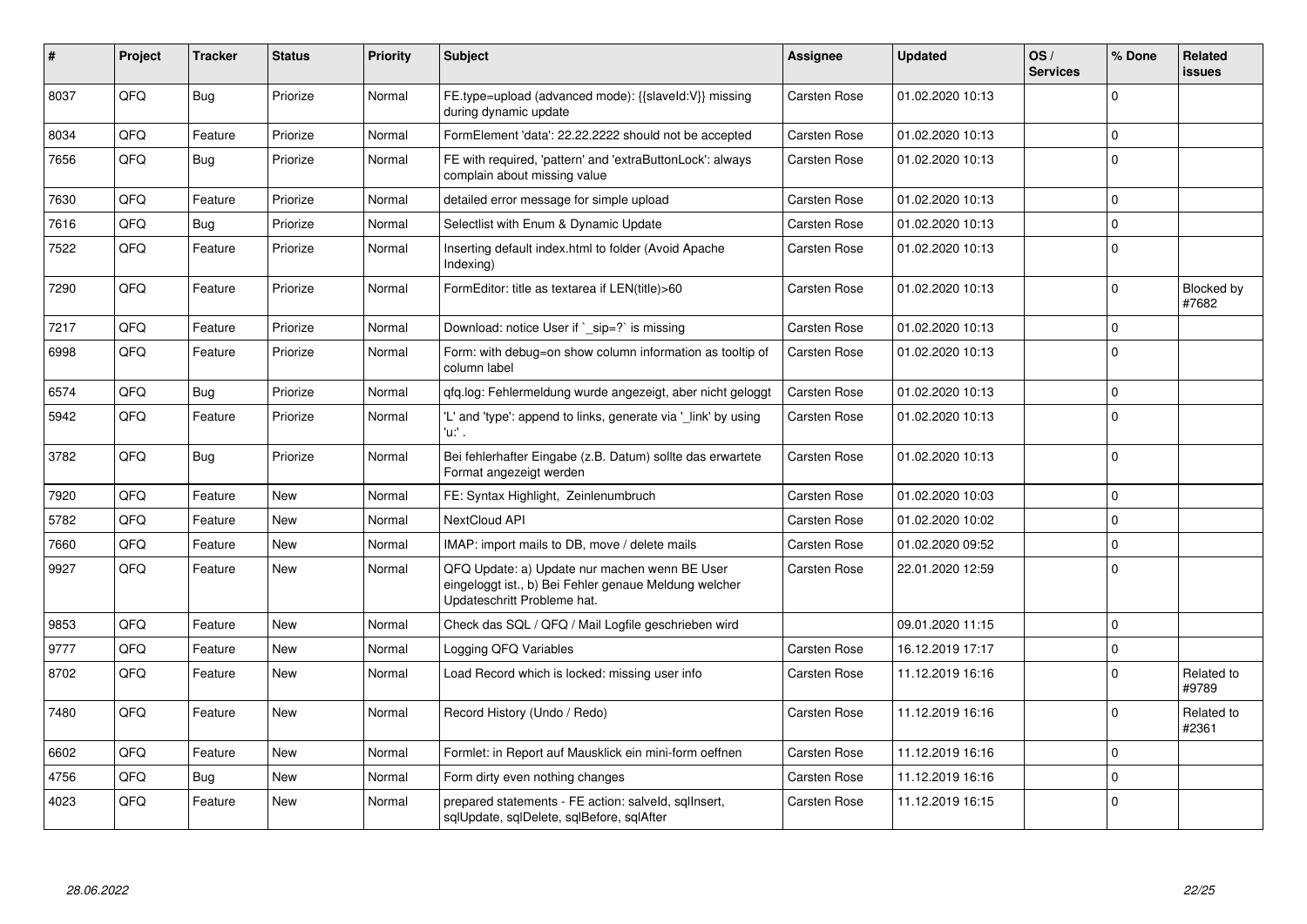| #    | Project | <b>Tracker</b> | <b>Status</b>     | <b>Priority</b> | <b>Subject</b>                                                                                                     | <b>Assignee</b> | <b>Updated</b>   | OS/<br><b>Services</b> | % Done      | Related<br>issues                           |
|------|---------|----------------|-------------------|-----------------|--------------------------------------------------------------------------------------------------------------------|-----------------|------------------|------------------------|-------------|---------------------------------------------|
| 2361 | QFQ     | Feature        | New               | Normal          | Logging wer/wann/wo welches Formular aufgerufen hat                                                                | Carsten Rose    | 11.12.2019 16:15 |                        | 0           | Related to<br>#4432,<br>Related to<br>#7480 |
| 3267 | QFQ     | Feature        | Some day<br>maybe | Normal          | 2 Forms auf einer Seite: real + Read only                                                                          | Carsten Rose    | 11.12.2019 16:03 |                        | $\mathbf 0$ |                                             |
| 3216 | QFQ     | Feature        | Some day<br>maybe | Normal          | dynamic update für checkbox label2                                                                                 | Carsten Rose    | 11.12.2019 16:03 |                        | $\mathbf 0$ | Related to<br>#2081                         |
| 3130 | QFQ     | <b>Bug</b>     | Some day<br>maybe | Normal          | Debug Info's nicht korrekt nach 'New > Save'.                                                                      | Carsten Rose    | 11.12.2019 16:03 |                        | $\mathbf 0$ | Related to<br>#3253                         |
| 2995 | QFQ     | Feature        | Some day<br>maybe | Normal          | Dropdown JQuery Plugin: 'chosen' - Moeglichkeit um Select<br>Listen mehr Funktion zu geben. Kein Bootstrap noetig. | Carsten Rose    | 11.12.2019 16:03 |                        | $\mathbf 0$ |                                             |
| 2950 | QFQ     | Feature        | Some day<br>maybe | Normal          | Inhalt QFQ Records als File                                                                                        |                 | 11.12.2019 16:03 |                        | $\mathbf 0$ |                                             |
| 2084 | QFQ     | Feature        | Some day<br>maybe | Normal          | Mailto mit encryption: Subrecord                                                                                   | Carsten Rose    | 11.12.2019 16:03 |                        | $\mathbf 0$ | Related to<br>#2082                         |
| 2063 | QFQ     | <b>Bug</b>     | Some day<br>maybe | Normal          | Pills auf 'inaktiv' setzen falls keine Element auf dem Pill<br>sichtbar sind.                                      | Benjamin Baer   | 11.12.2019 16:03 |                        | $\mathbf 0$ | Related to<br>#3752                         |
| 1946 | QFQ     | Feature        | Some day<br>maybe | Normal          | Kontrolle ob der ReadOnly Modus bei den<br>Formularelementen korrekt implementiert ist                             | Carsten Rose    | 11.12.2019 16:03 |                        | $\Omega$    |                                             |
| 1635 | QFQ     | Feature        | Some day<br>maybe | Normal          | QFQ Extension content record: weitere Optionen<br>einblenden.                                                      | Carsten Rose    | 11.12.2019 16:03 |                        | $\mathbf 0$ |                                             |
| 1510 | QFQ     | Feature        | Some day<br>maybe | Normal          | jquery von google laden, falls das nicht geht lokal                                                                |                 | 11.12.2019 16:03 |                        | $\mathbf 0$ |                                             |
| 1253 | QFQ     | Feature        | Some day<br>maybe | Normal          | QF: Colorpicker                                                                                                    |                 | 11.12.2019 16:03 |                        | $\mathbf 0$ |                                             |
| 1251 | QFQ     | Feature        | Some day<br>maybe | Normal          | QF: Combo                                                                                                          |                 | 11.12.2019 16:03 |                        | $\mathbf 0$ |                                             |
| 4293 | QFQ     | <b>Bug</b>     | Some day<br>maybe | Normal          | Download broken if token 'd:' is missing - but no error<br>message                                                 | Carsten Rose    | 11.12.2019 16:03 |                        | $\mathbf 0$ | Related to<br>#7514                         |
| 4259 | QFQ     | Feature        | Some day<br>maybe | Normal          | Instant trigger a cron job                                                                                         | Carsten Rose    | 11.12.2019 16:03 |                        | $\mathbf 0$ |                                             |
| 4197 | QFQ     | Feature        | Some day<br>maybe | Normal          | Unit Test fuer JSON Stream von QuickFormQuery.php ><br>doForm()                                                    | Carsten Rose    | 11.12.2019 16:03 |                        | $\mathbf 0$ |                                             |
| 4138 | QFQ     | Bug            | Some day<br>maybe | Normal          | style fehlt                                                                                                        |                 | 11.12.2019 16:03 |                        | $\mathbf 0$ |                                             |
| 4122 | QFQ     | <b>Bug</b>     | Some day<br>maybe | Normal          | file: Render Mode hat keinen Effekt                                                                                |                 | 11.12.2019 16:03 |                        | $\pmb{0}$   |                                             |
| 4027 | QFQ     | Feature        | Some day<br>maybe | Normal          | Missing: orange 'check' / 'bullet'                                                                                 |                 | 11.12.2019 16:03 |                        | $\pmb{0}$   |                                             |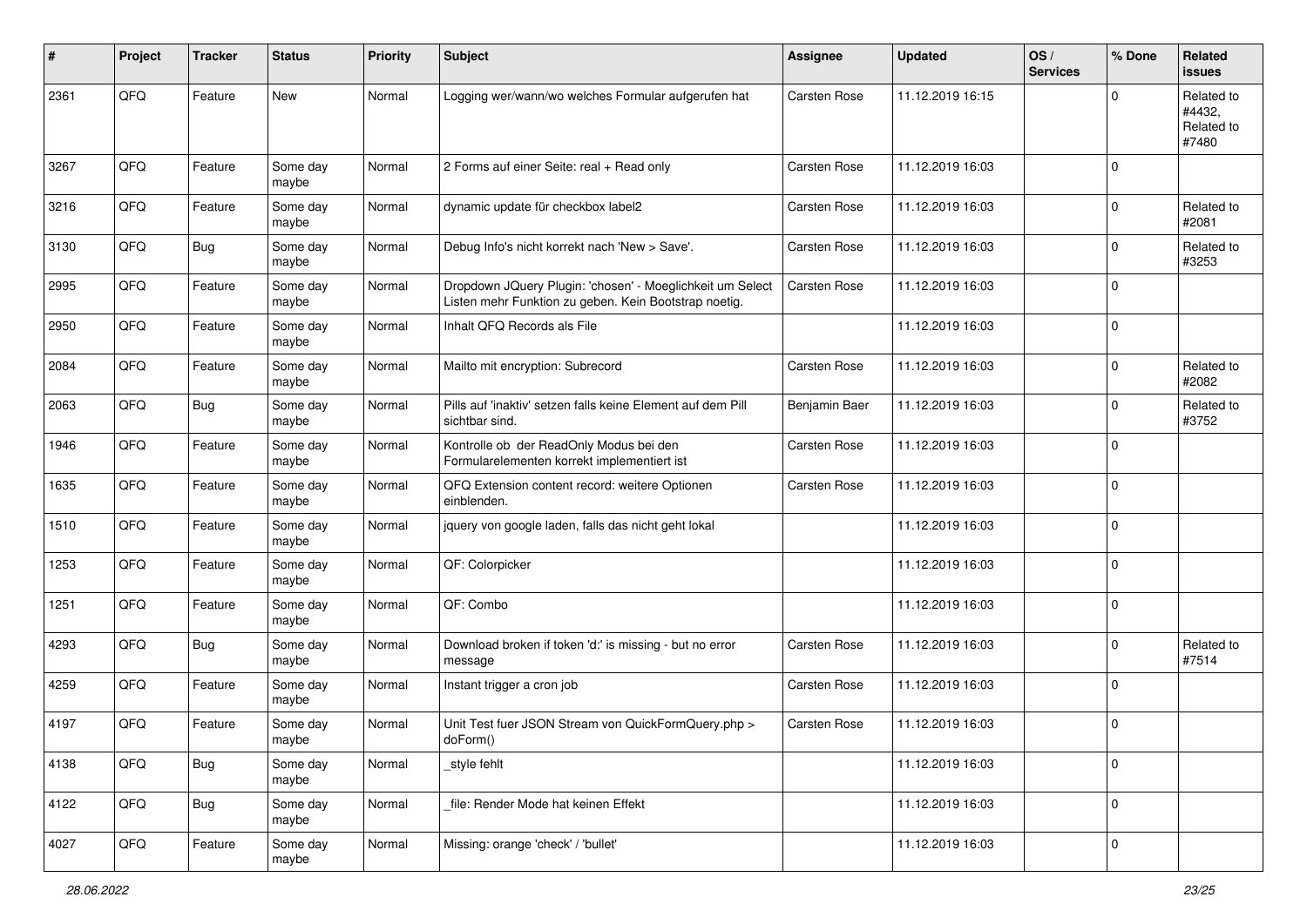| #    | Project | <b>Tracker</b> | <b>Status</b>     | <b>Priority</b> | <b>Subject</b>                                                                                                                                           | <b>Assignee</b> | <b>Updated</b>   | OS/<br><b>Services</b> | % Done      | <b>Related</b><br>issues                    |
|------|---------|----------------|-------------------|-----------------|----------------------------------------------------------------------------------------------------------------------------------------------------------|-----------------|------------------|------------------------|-------------|---------------------------------------------|
| 4026 | QFQ     | Feature        | Some day<br>maybe | Normal          | sqlLog.sql: log number of FE.id                                                                                                                          | Carsten Rose    | 11.12.2019 16:03 |                        | $\mathbf 0$ | Related to<br>#5458                         |
| 4018 | QFQ     | Feature        | Some day<br>maybe | Normal          | typeahead: solve problem with potential long query<br>parameter                                                                                          | Carsten Rose    | 11.12.2019 16:03 |                        | $\mathbf 0$ |                                             |
| 4008 | QFQ     | <b>Bug</b>     | Some day<br>maybe | Normal          | FormElemen.type=sendmail: wrong 'TO' if 'real<br>name <rea@mail.to>' is used</rea@mail.to>                                                               | Carsten Rose    | 11.12.2019 16:03 |                        | $\mathbf 0$ |                                             |
| 3991 | QFQ     | Feature        | Some day<br>maybe | Normal          | report: Columnname '_skipWrap' skips 'fbeg', 'fend'                                                                                                      | Carsten Rose    | 11.12.2019 16:03 |                        | $\mathbf 0$ |                                             |
| 3947 | QFQ     | Feature        | Some day<br>maybe | Normal          | Attack detectect: logout current user                                                                                                                    | Carsten Rose    | 11.12.2019 16:03 |                        | $\mathbf 0$ | Related to<br>#5458.<br>Related to<br>#6299 |
| 3942 | QFQ     | Feature        | Some day<br>maybe | Normal          | Action Elemente: neu generierte IDs via FE weitergeben                                                                                                   | Carsten Rose    | 11.12.2019 16:03 |                        | $\mathbf 0$ | Related to<br>#3941                         |
| 3941 | QFQ     | Feature        | Some day<br>maybe | Normal          | sqlAfter: es sollten mehrere moeglich sein                                                                                                               | Carsten Rose    | 11.12.2019 16:03 |                        | $\mathbf 0$ | Related to<br>#3942                         |
| 3905 | QFQ     | Feature        | Some day<br>maybe | Normal          | Documentation: Best Practice anhand eines Online<br>Bewerbungstools                                                                                      | Carsten Rose    | 11.12.2019 16:03 |                        | $\mathbf 0$ |                                             |
| 3900 | QFQ     | Feature        | Some day<br>maybe | Normal          | Extend documentation of 'Copy / Paste'                                                                                                                   | Carsten Rose    | 11.12.2019 16:03 |                        | $\mathbf 0$ | Related to<br>#3899                         |
| 3895 | QFQ     | <b>Bug</b>     | Some day<br>maybe | Normal          | typeahead pedantic: on lehrkredit Idap webpass - if only one<br>person is in dropdown, such person can't be selected                                     | Carsten Rose    | 11.12.2019 16:03 |                        | $\mathbf 0$ |                                             |
| 3882 | QFQ     | <b>Bug</b>     | Some day<br>maybe | Normal          | templateGroup: disable 'add' if limit is reached - funktioniert<br>nicht wenn bereits records existierten                                                | Carsten Rose    | 11.12.2019 16:03 |                        | $\pmb{0}$   |                                             |
| 3879 | QFQ     | Feature        | Some day<br>maybe | Normal          | Form 'FormElement': Beim Feld 'name' rechts in der Notiz<br>einen Link einblenden - a) aktuelle Definition anzeigen, b)<br>Spalte in der Tabelle anlegen |                 | 11.12.2019 16:03 |                        | $\mathbf 0$ |                                             |
| 3878 | QFQ     | Feature        | Some day<br>maybe | Normal          | Form 'FormElement': Spalte 'name' typeAhead mit<br>Spaltennamen der Primarytable.                                                                        |                 | 11.12.2019 16:03 |                        | $\mathbf 0$ |                                             |
| 3877 | QFQ     | Feature        | Some day<br>maybe | Normal          | FormEditor: die Felder die aktuell nicht gebraucht werden<br>nur auf readonly/disabled setzen (nicht ausblenden > das<br>irritiert.                      | Carsten Rose    | 11.12.2019 16:03 |                        | 0           |                                             |
| 3811 | QFQ     | <b>Bug</b>     | Some day<br>maybe | Normal          | Dynamic Update: extraButtonInfo - Text aktualisieren                                                                                                     | Carsten Rose    | 11.12.2019 16:03 |                        | $\Omega$    | Related to<br>#11517                        |
| 3750 | QFG     | <b>Bug</b>     | Some day<br>maybe | Normal          | FE in a row: if one violates check, all are red                                                                                                          | Carsten Rose    | 11.12.2019 16:03 |                        | $\pmb{0}$   |                                             |
| 3708 | QFO     | Feature        | Some day<br>maybe | Normal          | Form: input - 'specialchars', 'none'  gewisse tags erlauben,<br>andere verbieten                                                                         | Carsten Rose    | 11.12.2019 16:02 |                        | $\pmb{0}$   | Related to<br>#14320                        |
| 3692 | QFQ     | Feature        | Some day<br>maybe | Normal          | QFQ Webseite                                                                                                                                             | Benjamin Baer   | 11.12.2019 16:02 |                        | $\pmb{0}$   | Related to<br>#5033                         |